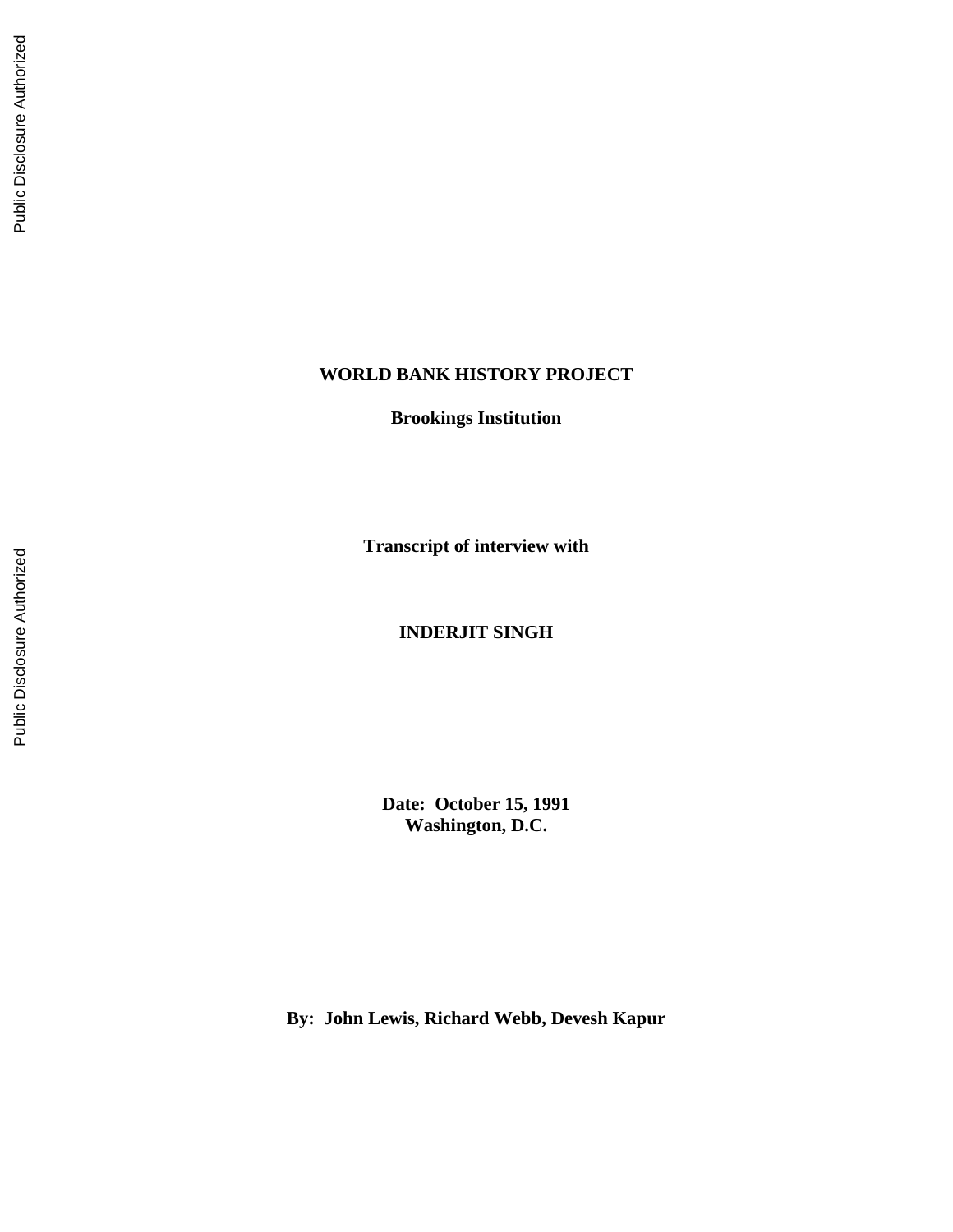#### **FOREWORD**

The following is a transcript of an oral interview conducted by the authors of the World Bank's fiftieth anniversary history: John P. Lewis, Richard Webb and Devesh Kapur, *The World Bank: Its First Half Century,* Washington, DC: Brookings Institution Press, 1997*.* It is not a formal oral history, and it is not a systematic overview of the work of the person interviewed. At times the authors discussed the planned publication itself and the sources that should be consulted; at other times they talked about persons and publications extraneous to the Bank. Some interview tapes and transcripts begin and end abruptly. Nevertheless, the World Bank Group Archives believes that this transcript may be of interest to researchers and makes it available for public use.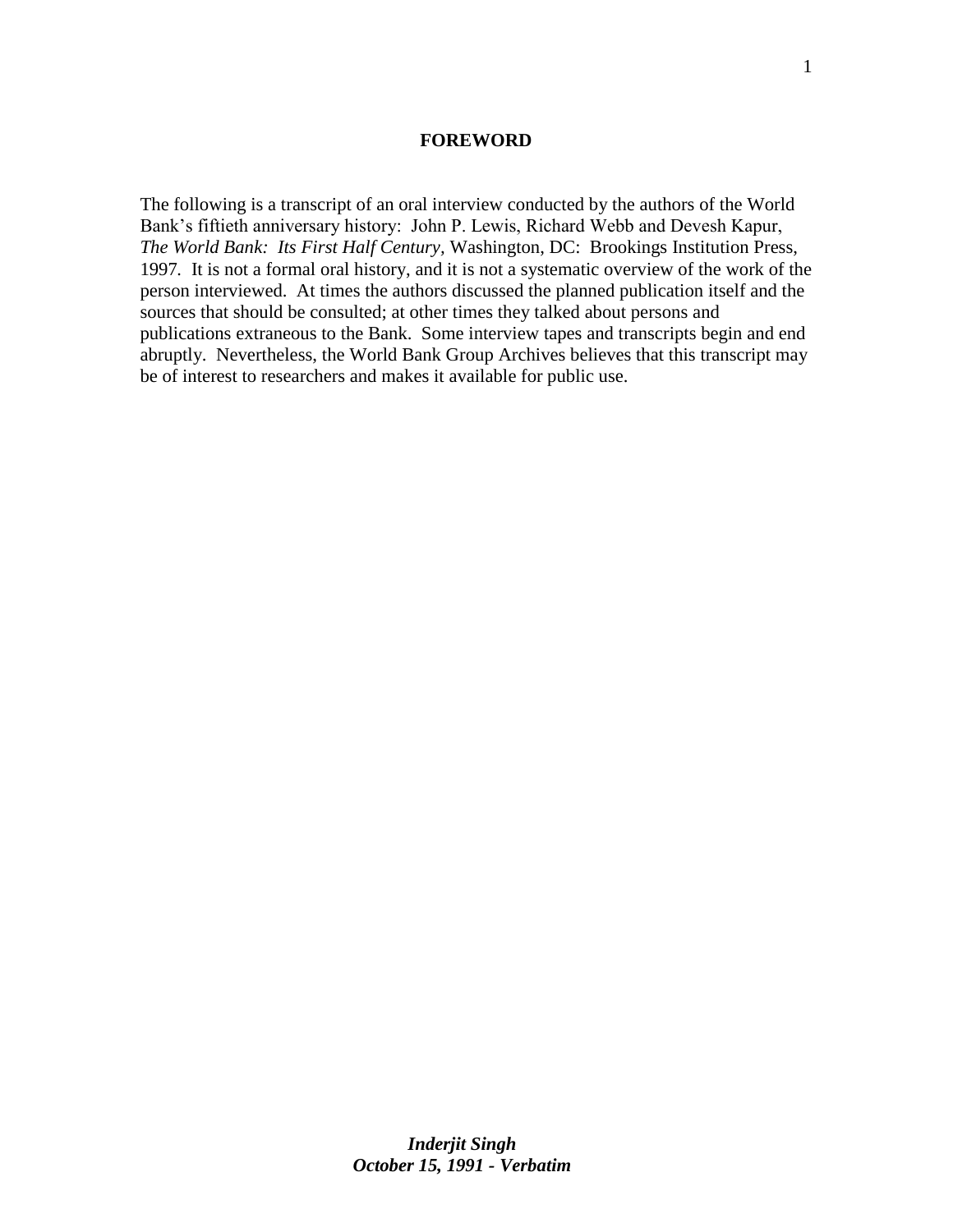## *[Begin Tape 1, Side A]<sup>1</sup>*

**LEWIS:** Well, one of the chunks into which this thing is going to be broken up will deal with agriculture and rural issues. We will have up front a fairly long chronological story of what happened in the institution, presumably covering the whole thing in general terms, but then we chop it up into some neat pieces, and agriculture and rural is one of them, and that's where you've been working mainly.

**SINGH:** Well, half—out of my seventeen years in the Bank, I'd say half in agriculture and over the last seven or eight years in industry and finance.

**LEWIS:** Oh, have you?

 $\overline{a}$ 

**WEBB:** I didn't know that.

**SINGH:** Well, in 1983 I guess I left agriculture, and since '83 I've been working in industry, first as principal economist for South Asia, then principal economist for China and now principal economist here in socialist economies.

**LEWIS:** I see. There's a lot we can talk to you about.

**SINGH:** But eight/eight years--half/half.

**LEWIS:** Well, I guess then at least to start with, we're interested particularly in the kinds of things you were working on in the '70s, and I'm curious about the interplay, really, between work and agricultural production and the whole equity distributional side of things, whether Monte *[Montague]* Yudelman and his focus on smallholder agriculture was sort of representative of what was going on and how you see that sector being treated in that decade.

**SINGH:** Yeah, I think I came to the Bank at about the time when things were just turning the corner on recognizing the relationship between productivity and growth. This was also the time when there's a lot of international hullabaloo about the fact that the Bank had been neglecting poverty issues, and poverty was growing, and there was immiserizing growth, and people at ILO *[International Labor Organization]* had been publishing these scurrilous attacks—A. R. Khan and *[Keith]* Griffin and others--that growth was bad for the poor. I guess I was just coming into the Bank at about that time.

It is true to say that about that time--here I'm talking of the mid-'70s--the Bank had not explicitly taken up poverty issues. I mean, it had become part of the general debate; it had not become part of a concentrated effort in Bank projects. But it was clear that a lot of what the Bank was doing was poverty-relieving. I mean, there were a number of us who

**<sup>1</sup>** Original transcript by Brookings Institution World Bank history project; original insertions are in [ ]. Insertions added by World Bank Group Archives are in *italics* in *[ ].*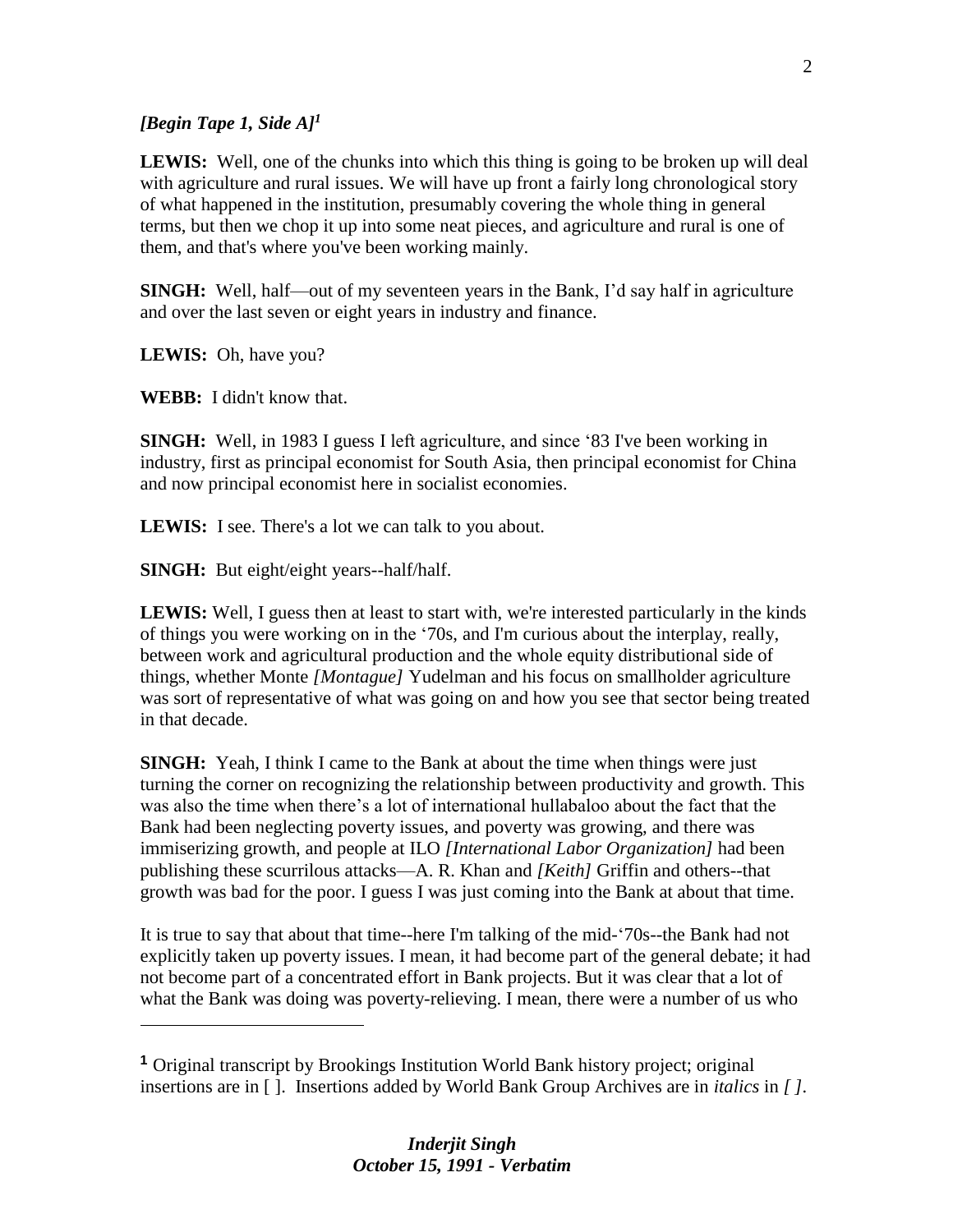were working at the time in research as well as in the projects department were arguing that anything that was going to be done to increase the benefits for the poor would as a precondition require increasing productivity because in the '70s all the predictions were that if you projected China's and India's outcomes on the basis of past trends, by 1990 they'd be importing, what, 18 to 20 million tons of grain each and that they'd occupy 90 percent of all the food grain demand in international markets. I mean, this is the projection. So along come a group of us who are saying that—I mean, this didn't make sense because a lot of the projects we were doing--the irrigation, the extension, the smallholder projects, the cash projects, you know, or the dairy projects, that all these were likely to help the poor.

And so I think there was a concerted effort on two counts to bring this about, at least two counts on which I was involved. The one was we--I was part of the first *WDR [World Development Report]* team, the 1978 team, and I wrote the chapters on Asia and Sub-Sahara Africa with Shankar Acharya in which we argued that both in the Asian context and in the Sub-Saharan context much of what was being done to raise productivity was also going to be helping small farmers and hence the rural poor, number one, and number two that increased production was an essential prerequisite for reducing the pressure on grain markets and hence on the sort of trade-off between the wage rate and the price for grains and the sort of A. K. Sen equation on, you know, what labor gets and what price it has to pay for its subsistence, and thirdly that for any country that wanted to set up—any country that was agrarian by and large, especially in South Asia and Africa, which depended upon its sources of, government programs on increased productivity, would not be able to support special programs for the poor unless it had growth, and that meant agricultural growth. So this was sort of a line of trend, and this was in defense of what the Bank and many of the governments were doing and against people that had been arguing that growth was nothing but immiserizing.

After that effort in 1978 I myself got personally irritated by a lot of the stuff that was coming out, very, very shoddy stuff, based on rising incidence of poverty in the late '60s, which as now we know were exceptional years, and the constant bandwagon of statements that growth only caused problems: it displaced tenants, made people poorer, the landless are going to just die and so on and so forth. And I undertook a major review of the South Asian literature and others did of looking at the African work. Unfortunately, it took eight years for the book to come out; it was actually out in '86- my foot isn't working--look it up. It's called *The Great Ascent.*

#### **KAPUR:** Yes, we have it.

**SINGH:** And that was an attempt to review the evidence from hundreds of articles on this whole poverty issue. I focused on two things: I would say it was correct by the end of the '70s that most people had accepted that if you were a farmer and you were a landholder, you would get benefits from the green revolution type technologies. Almost all the things we were doing--irritation extension, increased fertilizer use, increased commercialization of agriculture and so on--all these were going to benefit--increased marketing efforts. What was at question were tenants and landless laborers. And this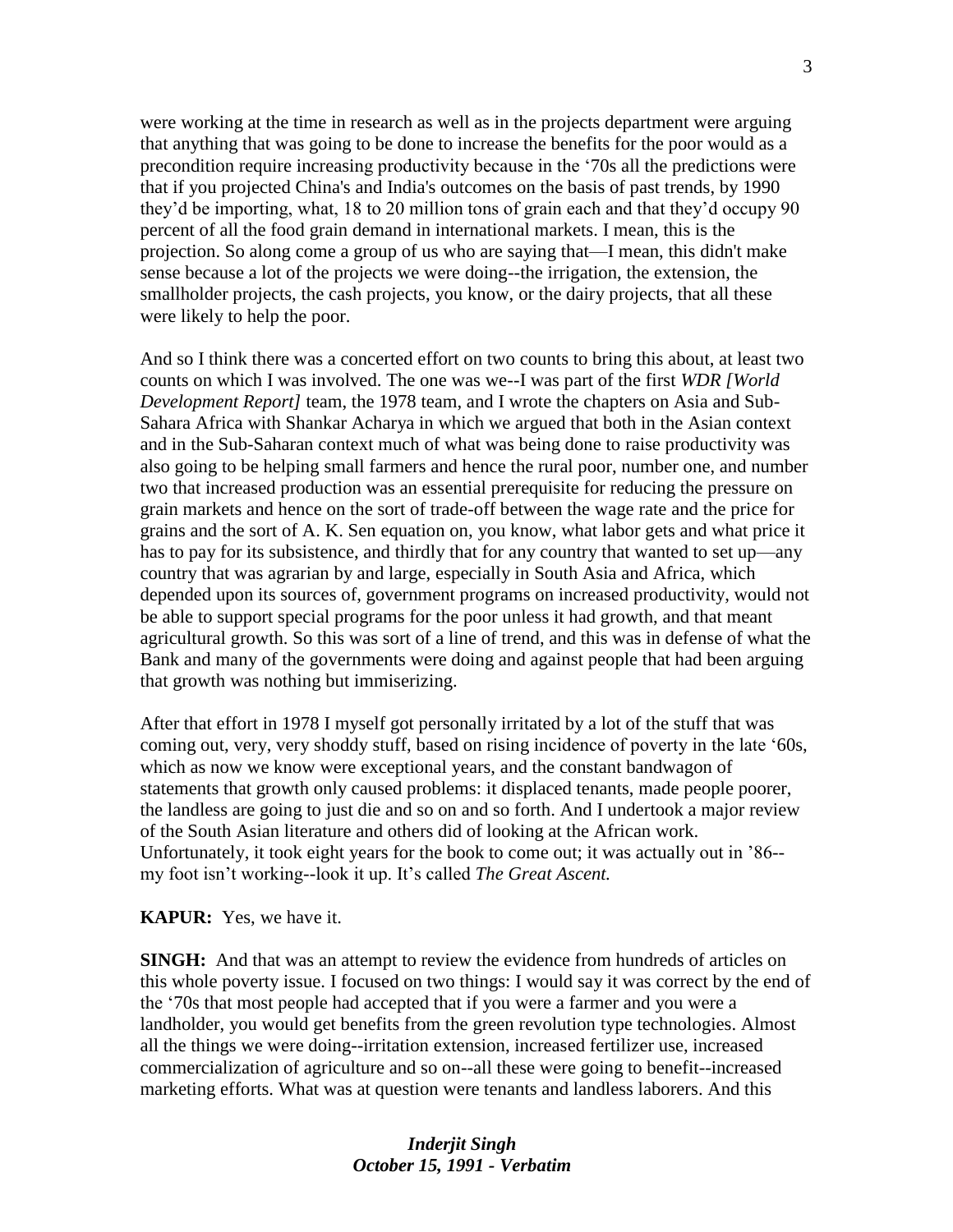book was an attempt to show that indeed they, too, you know. I took the counterfactual where the tenants were being affected by a green revolution, and the finding was that except, you know, for a few cases, especially where large-scale mechanization had occurred--for example, in West Pakistan leading to some land displacement--the tenants had actually benefited. And secondly, I showed in great length and extent that the poverty incidence had gone—not only had gone down but that the landless had also benefited. That was a sort of first piece of work on which I had become involved on the intellectual side. Fair enough to say that by the time this was published last year, this battle had been won. I don't think there's anyone out there arguing that growth leads to misery.

As a matter of fact, the argument which I've been making, that is lack of growth which can be identified with misery, especially in Bangladesh and so on, and indeed at the time I was writing this in 1983-'84, I also worked in Bangladesh. Everyone was pessimistic about Bangladesh except those who worked in Bank projects, and some of us were saying, "No, the productivity potential is enormous in that country. And at least the production problem would be solved. The distribution problem may not be solved, but the production problem would be solved." And we also argued that the distribution problem would not be solved if you didn't have prior production, both in terms of increased growth as well as in terms of the ability of governments to have revenues. We had to support special programs.

So I think between the middle of the '70s and the middle of the '80s the three issues were: (a) Would the landless benefit? (b) Would the tenants benefit? and (three) Do you need special programs on top of growth? And I think the consensus which sort of came out at the end of the book is yeah, you need growth, preconditioned, but then you also needed special programs to target special groups (women, children, landless laborers and so on), and that indeed the governments had willy-nilly—once they could afford it--had set up such a program and they were working reasonably well under the circumstances.

That's to the extent of the intellectual debate, and I don't think the intellectual debate is totally resolved because you know you get the ups and downs, but I think if you look at the general trends--and that's why I gave a very optimist title to the book because every book on the subject is misery, poverty, death, despair, you know, death trap, triage. I mean, all these books, I probably threw away about four boxes of the stuff after reading them. The fact is that if you ask yourself, starting into the '70s, if you were projecting what was going to happen and now looking back in the '90s on those periods, we made tremendous progress on this issue, just enormous progress in alleviating poverty and getting productive capacity going and so on.

**LEWIS:** I haven't read the book, but Devesh just gave us Xeroxes of the table of contents. What you say all sounds is very sensible to me, and up to the point of certainly saying that smallholders have done better, and I can believe that the case for tenants was quite strong. The landless case, you're saying they are doing better on balance in agriculture or . . .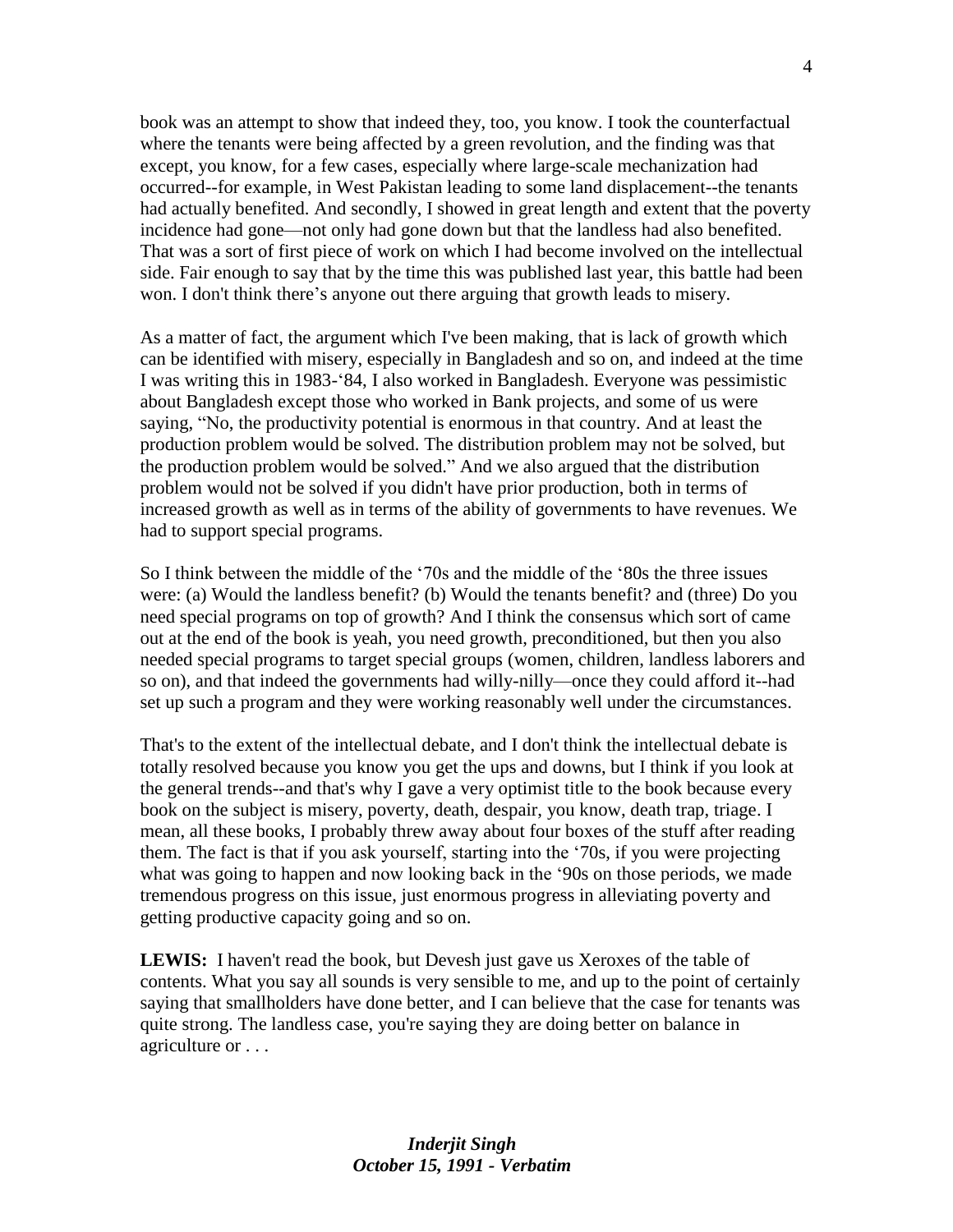**SINGH:** No, you have to take the conterfactual firstly. The counterfactual is: supposing you hadn't had growth, what would have happened? First of all, the demand for labor would not be as high as it was. Certainly without the green revolution it would be miserable there. Secondly, the price of food grain would have been higher, right? Thirdly the balance between these two markets would have been to the detriment, right? Leave aside the fact that you would have had famines, right, and dependency on foreign governments. So essentially you really have an accordion effect in which the accordion is lifting up, right? The bottom rungs are lifting slower than the top rung, they're lifting the accordion up, so there's no doubt that that in fact occurred. But there's ample evidence from everywhere, and, you know, there are tons of stuff. I've got 400 tables in there to show, you know, that all strata of society had been benefiting.

That was one of my first bete noires. The other one was what I call "land fixedness," the sort of total concentration of the Indian policy debate on land--land reform, land this, land that, land that--and on food grains when the real opportunities, as we saw developing, were first on nonfood grain crops. As a matter of fact, I argued in this section of the book that the smaller you were in terms of holding, the higher the percentage of cropping you should have to cash in high-value crops because you want to maximize incomes and not what all these guys are recommending. They're recommending you should grow 100 percent to food and you have to fill your belly first, and I argued there is nothing that said that, well, you had these guys growing chiles, but then they couldn't have food for their children. I said there's nothing that required diamond miners to have their wives wearing diamond necklaces *[inaudible]* maximize income. The same thing on dairy. It's not necessary to feed milk to your children. You know, milk is a high-protein product; you should be exchanging for lentils. So I argued that first of all land provided enough; then you had to have multiple cropping, high-cash cropping, but then I argued very strenuously in the second half of the book for the opportunities in non-farm income in rural areas is fantastic and is being totally neglected.

#### **LEWIS:** Okay.

**SINGH:** Dairying, fisheries, forestry, livestock, small stock, a whole host of things I mention in there. And that the ratio of high incomes that were coming--there is an inverse relationship between the proportion of income coming from these activities and the level of income itself so that these opportunities had totally been neglected. So that was the intellectual debate.

On the practical side, two things happened. First of all we became conscious in our projects on poverty as an issue. I almost have the projects started looking at poverty as an issue. Secondly, there is a substantive shift away—not away--towards what I would call non-farm sorts of projects. I mean, the Anand dairy scheme and the Bank's support for that is a classical example of this, but is not the only one: support for small fisheries, support for social forestry, support for poultry, support for small stock development, right, became an integral part of the sort of project work that was being done.

**LEWIS:** Is the Bank sort of pushing this non-crop stuff or ...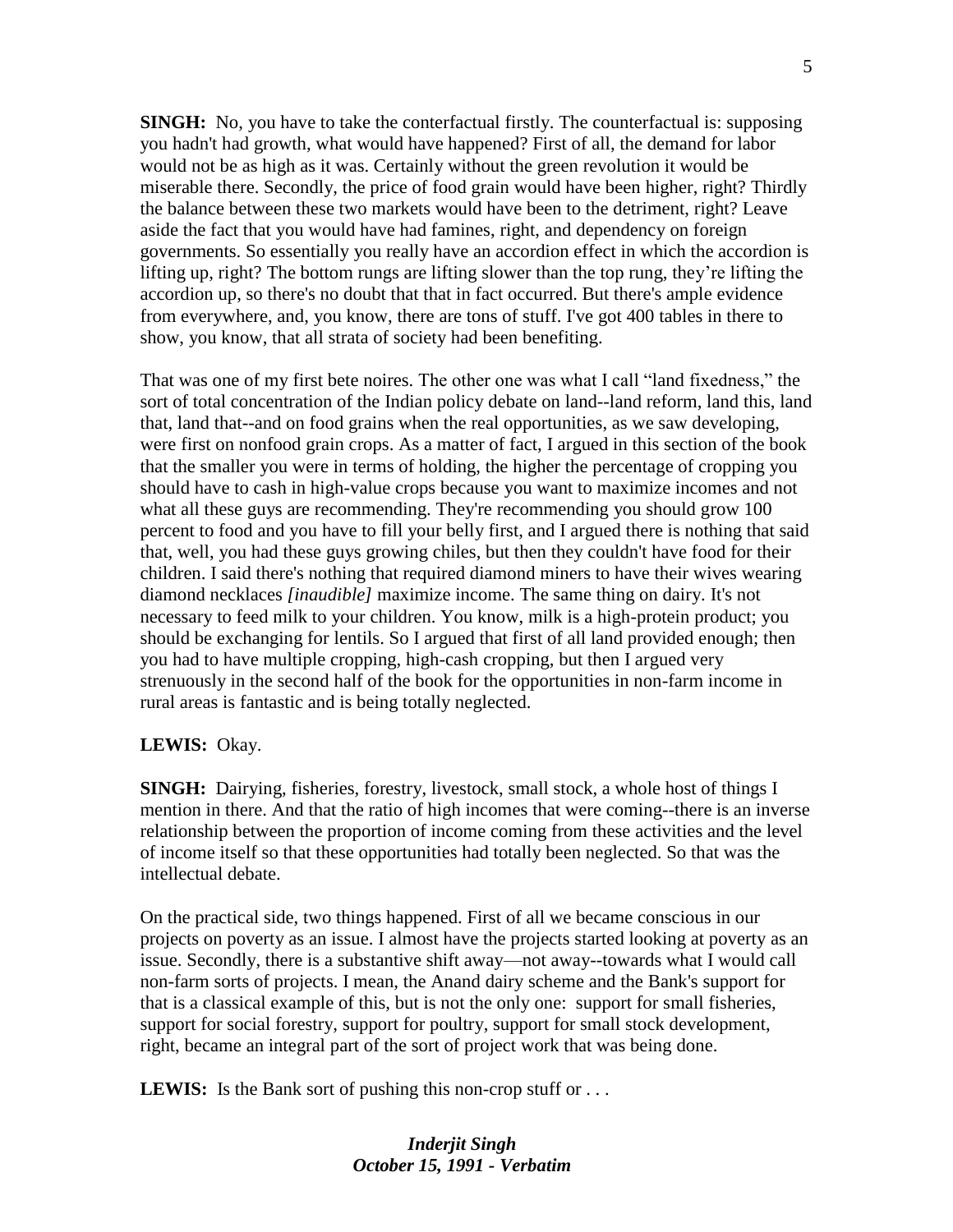**SINGH:** Not as much as I would like. You know, I'm having the same problem in arguing now in industry because I've argued that the problem, for example, of social transformation is not to privatize industry. I mean, the big state sector should be just left to die. It's the private sector should be developed like in China, which is small scale and export arranging. That's another argument, but similarly I don't think the Bank has really gone in.

But it's not the Bank. The governments were very reluctant. I worked as a project officer. I tried to sell the Indian government on agri-industry projects which were based on getting food crops and cash crops to the markets and to higher value added for exports. One Coca-Cola project got stuck in India for ten years in my state and never got--I was promoted three times in the Bank before that project was actually approved. We started a 700 million dollar loan, three tranches of a loan, which the government of India never moved on until actually last year. There the first tranche is going, so it's not just the Bank people who have been land-fixated, but government policy-makers have been just—I mean, they're just egregiously mad about all this stuff, especially in food processing which is an enormous capacity. Our governments have been fixated on this idea of not having foreign participation, and that's crazy because all the modern technologies are not there. I mean, food packaging is not there; food processing is just primitive in India. China, on the other hand, in five years has transformed itself from a primitive Maoist sort of agriculture to one that's, you know, growing at 20 percent per annum in exports and a lot of this is in food processing.

I think more recently the shrimp development projects in Bangladesh and so on have gone in this direction.

**KAPUR:** But the non-farm lending of the Bank in agriculture has in fact declined in real terms and even as a relative share of total agriculture . . .

**SINGH:** It's a sad thing to note. Yeah, but you should not really look at non-farm stuff.

**KAPUR:** It means forestry, fisheries, livestock.

**SINGH:** Yeah, yeah, I understand. First of all, you have to take one chunk out, and that's irrigation, and then do the arithmetic again, okay? I'd suggest you do that because irrigation is an essential for all the other things too, all right? There is a dynamic that releases all the stuff, and it's a very large lump sum. I mean, you may have five or six non-farm projects of 20, 40, 50, 100 million dollars each and one 500 million dollar or a billion dollar irrigation project. So I think irrigation skews the arithmetic a bit.

**LEWIS:** Irrigation is . . .

**SINGH:** It's an essential. It's the growth nexus.

**LEWIS:** Oh, I understand, but you're saying that that has gone down?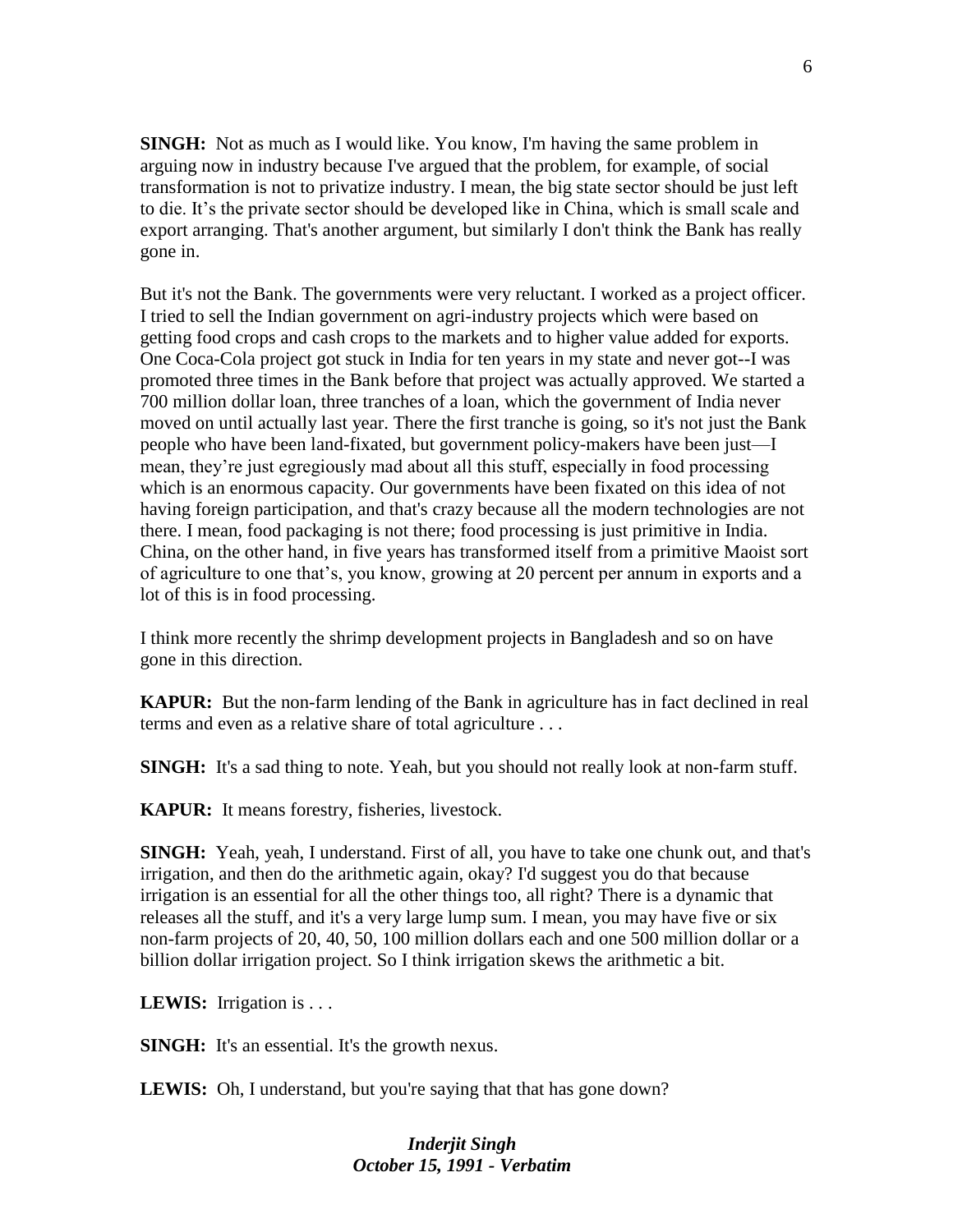**SINGH:** No, I think that has remained stable, though I never look at project figures anymore. It's one of those things upon which you may want to look at . . .

**KAPUR:** You say that if one removes the irrigation *[inaudible]* and then sees . .

**SINGH:** Well, let me say that out of the two messages in the book, one that growth is not bad, that it needs to be supplemented by other programs, right, and the other one that non-farm growth ought to be concentrated on, right. The first message has been received. The second message has not yet been received. I know this because--certainly in the government of India where I know every--I mean, all the principal secretaries are my classmates now, and Manmohan *[Singh]* is a close friend--at the intellectual level they all talk about but at the institution level (because agriculture is a state subject, right) this message has not been received in India, and still not been in Bangladesh. Sri Lanka is a problem in itself; Africa is a problem itself and so on. But the massive potential for nonfood grain and non-crop productive growth in the agriculture sector just . . .

LEWIS: If you're saying that's really the salvation (or much of it) for the poor, isn't this stuff, the sort of niche kinds of things, don't they require more sophistication, literacy, more education or . . .

**SINGH:** No doubt. No doubt.

**LEWIS:** No?

**SINGH:** No doubt.

**LEWIS:** Yeah, they do.

**SINGH:** Absolutely. I've argued that without an educated farmer, you can't have good agriculture, period.

**LEWIS:** So everything goes together with education policy.

**SINGH:** Education, population control. Production, a back-up safety net so these special programs because it's going to take time, attitude, education, population control, these are the four banks in which, you know, poverty redressing has to go. I did not touch either education or population control because the Bank had done extensive work on this, and I cited it. This was more on productive things.

**LEWIS:** What about employment programs, that is, rural works and so on?

**SINGH:** There is a very extensive review on rural works program and the success, how old debt program did not work, how new tax programs are coming on, but all these ameliorative programs--and that's all they really are--have enormous leakages, right? But that doesn't mean you shouldn't do them. They can be done, and they can be useful, but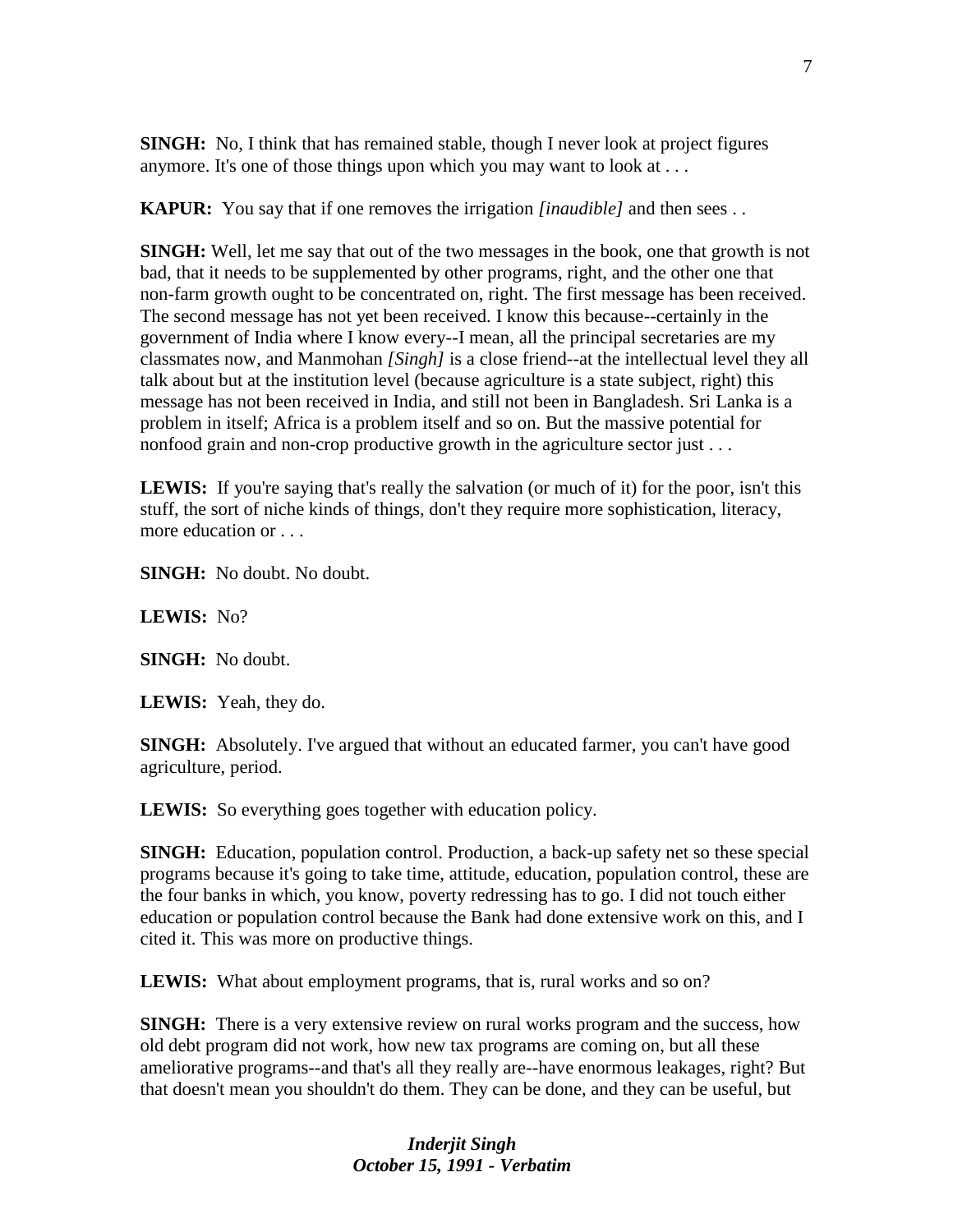they're never large enough to solve the problem. The problem has to be solved through productive employment in the private sector, and that can't come without growth. And I finally argued in the last chapter that it can't come without rural industrialization of the type China has undertaken and it can't come without industrialization of the proper type, which India has not yet undertaken. So I mean--so I see this sort of continuum. I thought after I had done the work on agriculture I'd see why industry was not moving ahead. And that's why I went to industry.

**WEBB:** I remember an article by Oshima on growth...

**SINGH:** Harry Oshima, yeah, I remember.

**WEBB:** Oshima. Growth, *[inaudible]* intense interaction with agricultural development, rural small-scale enterprise. Is what you see as possible in Asia almost *[inaudible]* or does it have a different character?

**SINGH:** Well, these are no longer models. It's no longer, you know, the Taiwan, Singapore stuff. Korea's gone. Japan is gone. China—I mean, if 500 million people on China's coast can be taking advantage of these strategies, I mean there's no longer a theoretical model. It's a practical reality. So . . .

**LEWIS:** That's very much what John Mellor's been arguing.

**SINGH:** Yes, and I quote Mellor and Uma Lele's work quite extensively. There's a section which talks about rural industrialization and rural links on getting the synergy going.

**WEBB:** Well, I mean, what I was trying to get at is—for instance, the education as a prerequisite is brought up, and I don't know whether there are other—whether that was an important difference . .

**SINGH:** Absolutely.

**WEBB:** . . or whether there are some other differences in the situations.

**SINGH:** No, absolutely. I mean . .

**WEBB:** Land tenure, for instance.

**SINGH:** There are three books at least in the Bank itself alone on education and agricultural productivity, and I've cited them, if you want, but I mean they are widely available. Prior to even starting this work it was clear that education played a positive role in productivity. What we are finding is that, of course, that plays a positive role in industrial productivity, too, all right, you know. I mean, it's correlated positively throughout the spectrum of skills in the process of industrialization, both the agricultural revolution and the industrial revolution.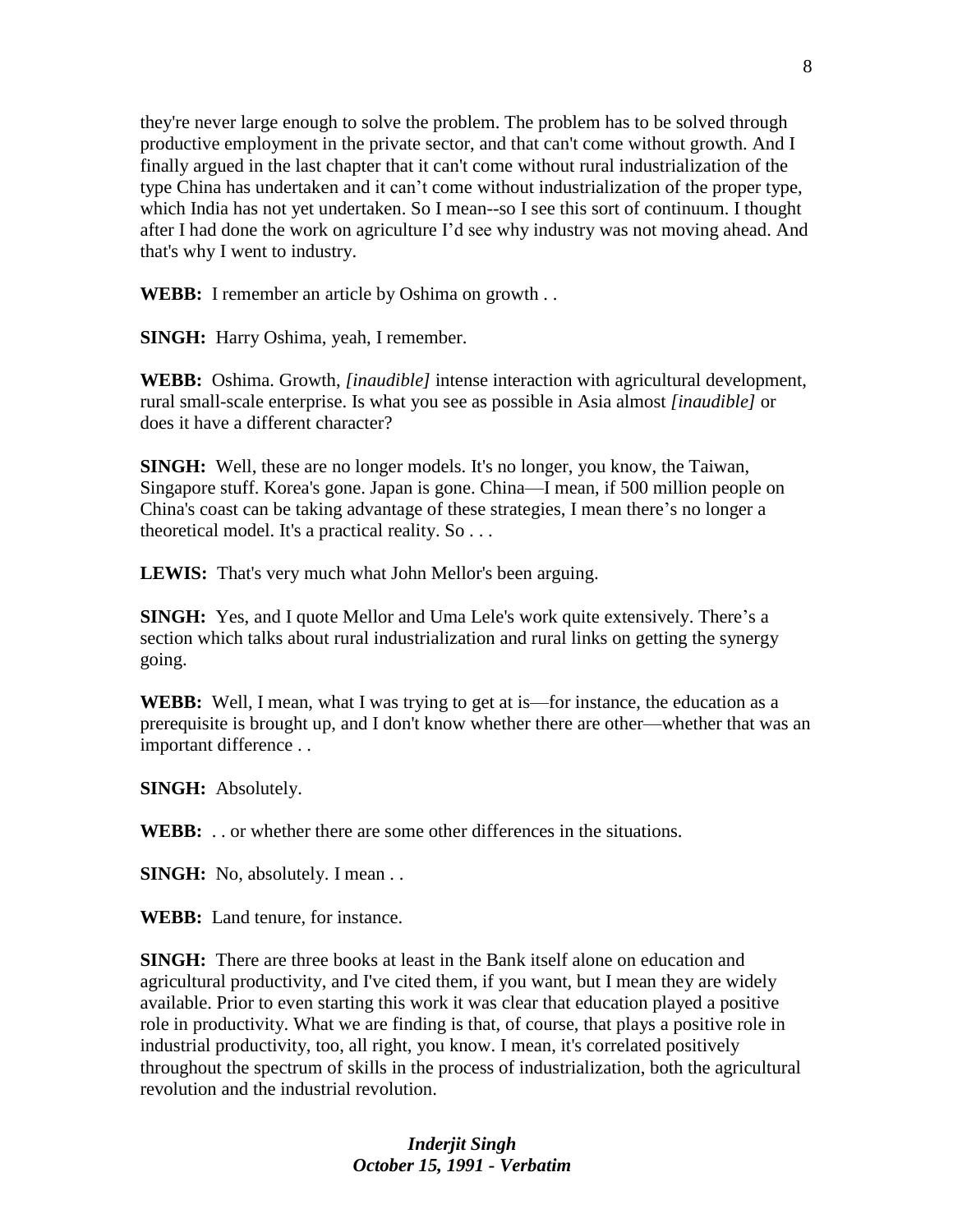**LEWIS:** This was kind of the Irma Edelman *[inaudible]* some time back when she was looking at the Korean expansion. You have to have--invest in education for a generation or two when no good benefit/cost analysis would lead to it.

**SINGH:** The entire education department--I suppose you will quote it somewhere-ought to be thrown out. These guys are doing stuff, they're saying, "What is the cost and benefit of this and that?"

And I said, "Hey, stop a minute and ask yourself: how are you where you are? Number one. Number two, if you've ever been to any country in the world and asked any poor man what he wants, the demand for education extends through the entire spectrum of society. So all this is bull, to say that he should or should not have education."

It is the worst bull as ever--we should have done that without a department. We should have insisted that education is something that is done well. And where did they do them well? The countries that did them well; the socialist countries have done very well. One of the few things they succeeded in is providing education, a solid base for the next stage of transformation, right? And China has done this, you know. I mean, you just cannot without education--the failure of governments in South Asia, for example, is mass literacy and education. I mean, this is nonsense. If it's good for you, it's good for the rest of the country. What the hell have you been holding out for?

And all these models of rates of return on education, I mean they're for the birds as far as I'm concerned. If development is anything, it's education, and I don't care who provides it. The demand for it is infinite. You can argue, well, you know, whether it should be 70 percent in primary and 90 percent in secondary, but to me this is--the guys in education economics are, you know, the guys who—I mean, they're sheer rent-collectors. *[Laughter]* As far as intellectual contribution, I mean I didn't require them to write any of this stuff. It's self-evident.

**KAPUR:** Do you see education as an example where the institution has bogged down in issues of, you know, cost-recovery, should it be done more by the private sector rather than really stress on it's need and pushing . . .

**SINGH:** Yeah, I think there are too many neo-classical economists involved in the education department. I think they get tied up on maximizing lifetime returns, stream of earnings for intra-households. I mean this stuff has just gone over the edge. It's an issue any politician understands, any man in the street understands, any guys working on anything understands, as far as development goes, so . . .

**KAPUR:** I was curious: you started your book, one of the initial chapters is on agrarian structure, and you end up on a--toward the end you have on land reform. How do you see the issues on the Bank's . . .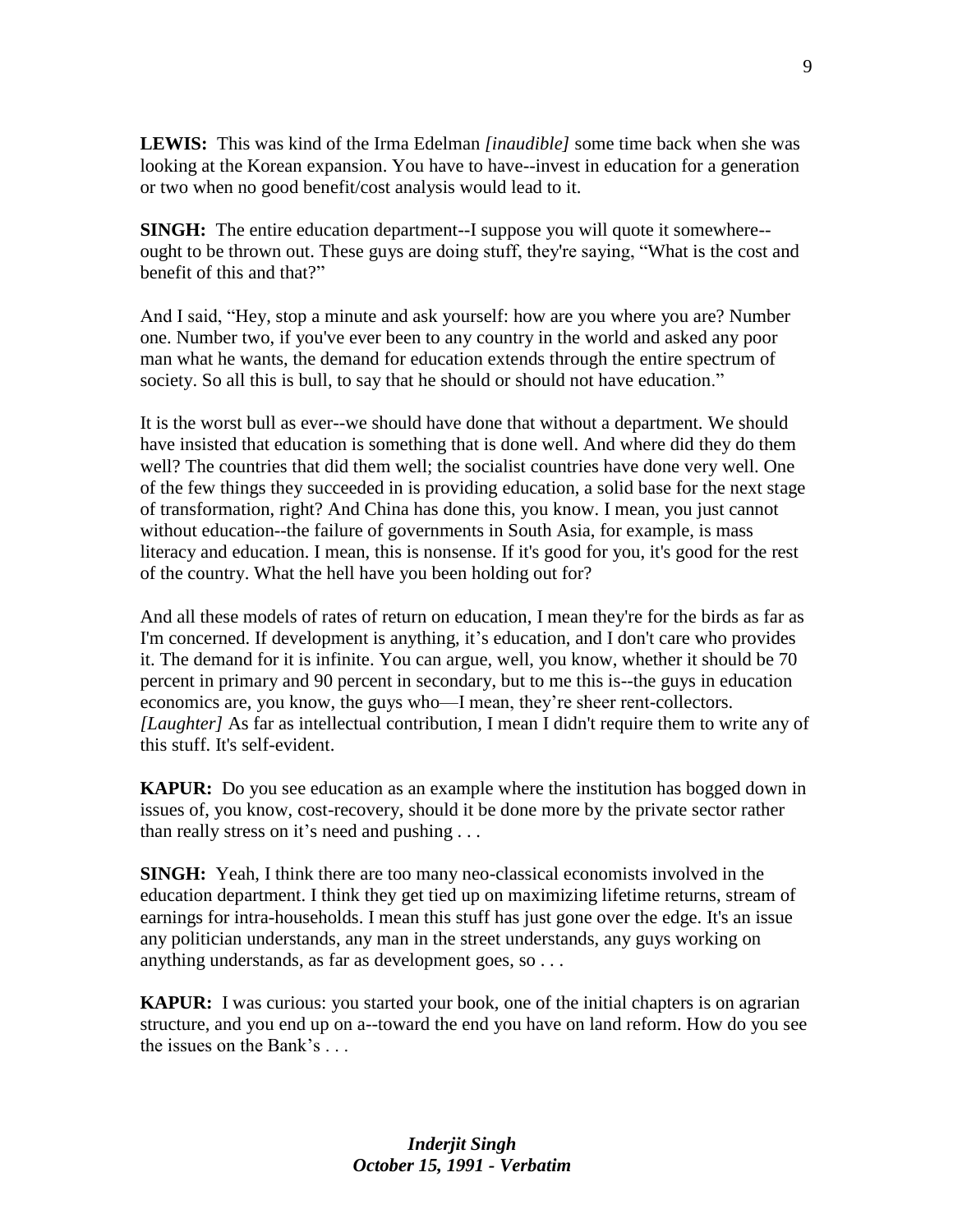**SINGH:** Well, the Bank has talked a lot about land reform and done nothing about it. There's nothing to do about it. The Bank is not an institution that is in a position to do anything about it. The Bank is an institution on which you can dump on whenever you like, okay, because I mean it has no constituency, as you say. How can the people who argue that the Bank interferes too much in national sovereignty talk about the Bank being involved in land reform which is probably the most core sovereignty issue of any domestic political scene? The only way an outsider can institute land reform is through conquest. That's the only way it's happened. The Japanese in Taiwan and the Americans in Japan, right? Otherwise it's a revolution; that's what it is. In Hawaii it's a revolution that can only be brought from the inside. South Asia didn't have it; it's late now. I argued chapter and verse, it is too late; nothing was done. It's just too damned late. Now, the best you can do is give some garden and homestead plots, and I've argued that you should give those because the [both speaking at once]

**LEWIS:** You can get tenurial rights sorted out like in West Bengal.

**SINGH:** Yeah, if you give security of tenure to the tenant, but you know the Bengalis have a way of reinventing the wheels. I mean, they make it so complex, so complex it requires tons and tons of books, and there's something like 400 articles written on the Bengali experiment, you know. My argument is always--well, you're going to quote me again--but you know I have this old saw when I used to get mad at my colleagues, "If you want a book on rice go to the Bengal. If you want rice come to the Punjab." *[Laughter]*  That's a problem between action and intellectualization which I still think exists. I think the Bengalis in some sense have got it right, that if you cannot change the dynamics of the land/man ratio, now, if you may want to give, you know, secure some tenancy rights. But the bargadar movement has not been as successful as they say it is.

And I've argued tenancy is not the issue. Just forget it. Just move on. It's one of those intellectual things which, because of the fact that our British overlords were rulers and we became quote unquote "tenants," the damned thing has sunk into our bones as if it was part of our marrow. It really is irrelevant. The more fundamental issues are getting knowledge, getting inputs, getting the stuff out and the people out of our rural areas.

I mean, this is crazy: sixty-five percent of our people still flogging their backs on land. And that's the result of failed industrial revolution, you know. There are two wing anchors. One is the zamindari history in agriculture, and the other is our Fabian socialism in industry. Put the two together and India may never rise. So taking the zamindari mentality, anti-lender, anti-landlord, anti-green revolution, anti-anything that works, I've taken on here.

And now I'm taking on the industrial sides where you've got the same thing--antimultinational, anti- technology, anti-progressive, anti-foreigner, anti-export. I mean, the guys, they're talking today all about their new export markets. You know, when trade has grown 40-fold since when they first said there were no export markets. They said no export markets when I was a graduate student in St. Stephen's! At the age of 18 they said there were no export markets, right. I'm 50 years today, and there are no export markets.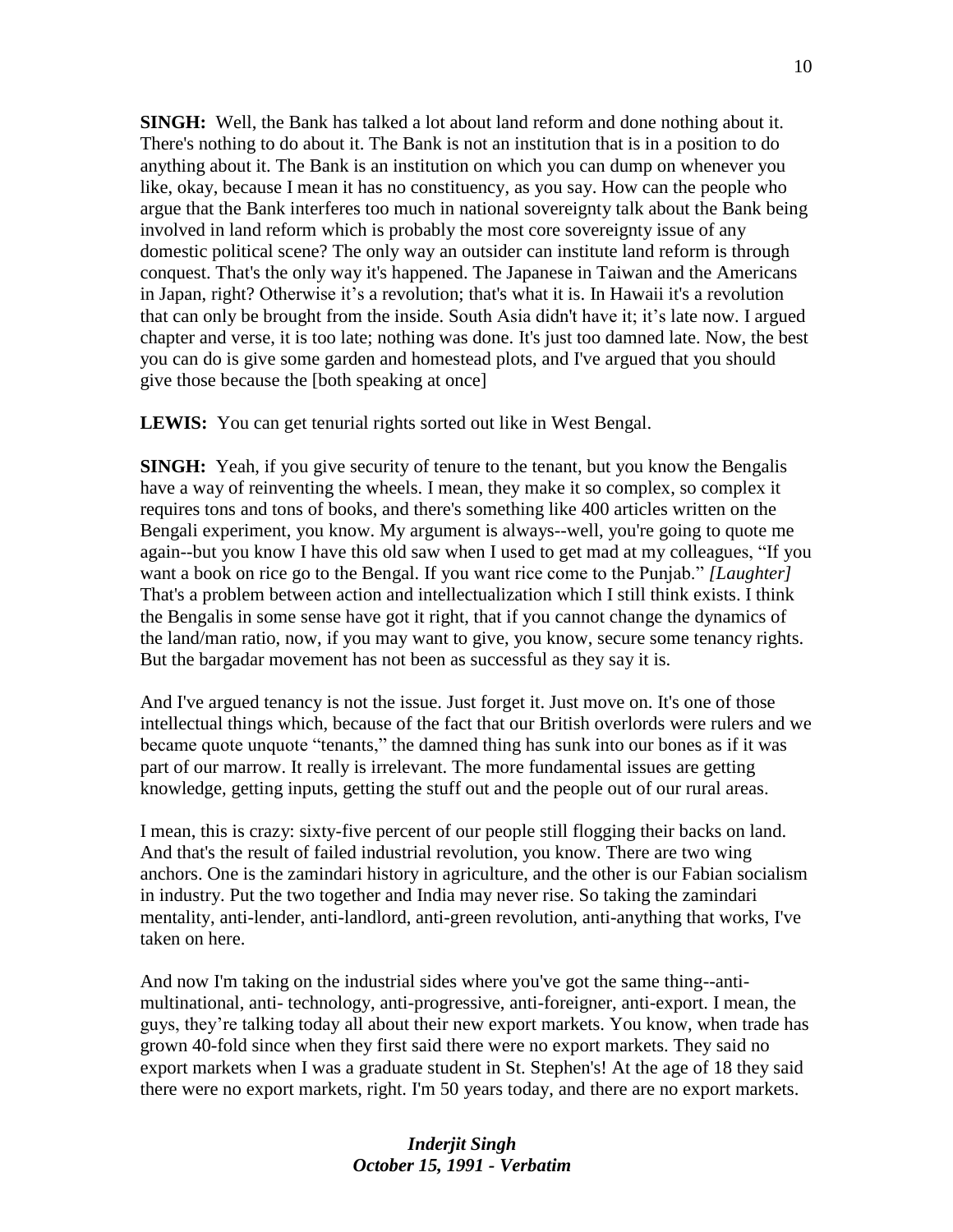It's the same bunch of guys who sank us forever, right? So there's another total dialogue on industry on which now I've been involved the past eight years on which you also really ought to talk about because there's been a revolution in thinking on the industrial side, too, in the Bank on which I...

Let me say that was--the other part of the intellectual effort was much more on the theoretical side because, you see, in order to argue how these gains were benefiting and who they were benefiting and in what ratio, for each individual who is a farmer but also a laborer is both a farm and a household. So we did this work on agricultural household models, which you may have seen, which integrated the theory of the farm and the household and for the first time allowed us to actually estimate to what proportion the benefits would go, you know, because to the extent that you were a laborer, you were on the negative side of the equation; to the extent that you were a tenant or a holder you were on the positive side of the equation. And, of course, what effect the project had depended upon the complex mix of the two.

And in this regard two major contributions from the Bank was--one was a review of the cost/benefit analysis of the Mudo *[phonetic]* project, which the Bank did.

**WEBB:** I'd forgotten about that.

**SINGH:** This is, you remember, you know, and that's a major effort.

**LEWIS:** Where is that? The project?

**SINGH:** The project Mudo *[phonetic]* was in the Philippines. No, no, Malaysia. [everyone speaking at once] The idea was to be able to develop the methodology for looking at the effects across the board including inter-industry effects in the rural regions, but the methodologies became so complex that the practical project implications were just not available, and that's what we learned from that extensive work.

This other agricultural household work we found that--we developed a theory, but then to apply it and make it practical, we'd have to develop a much more sophisticated framework for doing things rather fast. And there we did make progress because by that time desktop computers had become part of the Bank's culture, and there are models available now, modules, which project economists can use for looking at, you know, price effects, production effects on agricultural projects for various classes of cultivators: cultivators, tenants' households, landless and so on. So that's been much more successful, both in terms of intellectual contribution, so linking the theory of the firm to the household, but also practical application.

So these are two separate approaches which were taken, one was measuring in-field effects through sample surveys, off impacts, and the others doing it in a more computerized framework which have also contributed to, I should say, highlighting the poverty interest which the Bank has shown.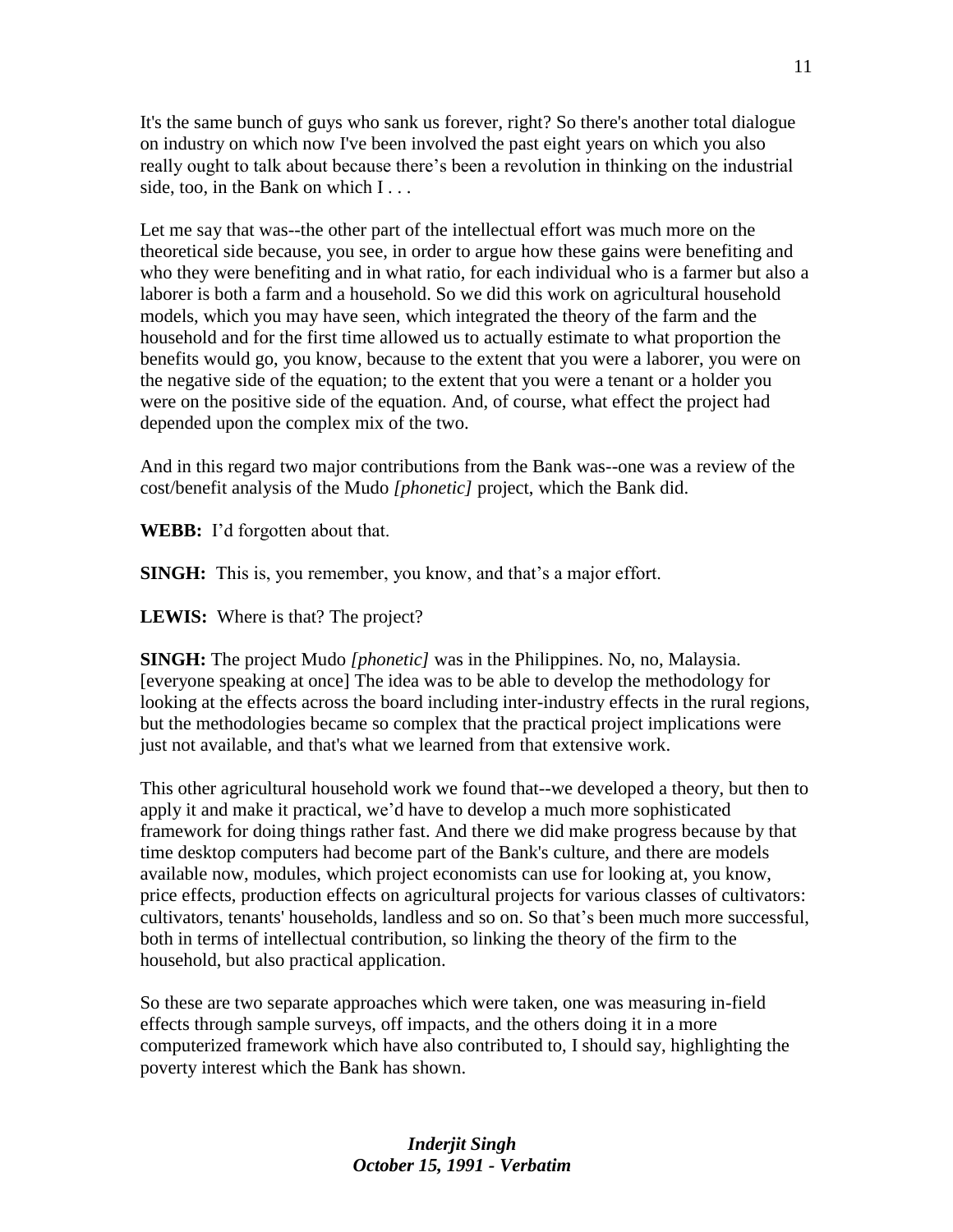**WEBB:** How do you see the Bank's efforts on agriculture in the '70s? Were they on the right track?

**SINGH:** I think it's very mixed. I'll tell you why. I know Monte's not going to like me for this. What happened is that we went into the '70s into a direction which I think seemed intuitive from the point of view of what theory was telling us, that, god, if you had to have productivity increases, you had to have education, and you had to have health, and you had to have women's welfare, and you had to have water delivery, and you had to have tax, and you had to have, you know, this multi-faceted effort for rural development.

LEWIS: Used to be called community development.

**SINGH:** Community or integrated rural development, I-R-D. Theory was telling us that everything was interconnected, right, so the logical extension of that in the '70s was to develop IRD. And I say we must have wasted fifteen years of our time and I don't know how many millions of dollars in doing the IRD.

We started off at the end of the '60s or the beginning of the '70s--and I got involved as a consultant of the Bank then--saying we knew how to get a project going to grow maize or wheat, right? Then we got into a project that has to have maize or wheat with irrigation, right? Then you know we start doing the market links, right? I was to consider the production nexus, but then when we start going to the social nexus on the distributive side, we started stretching our capabilities, right? And my impression is that integrated rural development, where we tried to do everything, was a failure and that we have rightly now come back to what I would call doing a few things but doing them well. Of course, we're doing them through different project windows now.

**LEWIS:** Where did that—you know, that, in a sense, that was going around the track twice, that in India you had this all-around approach in the '50s *[inaudible]* and in the pilot project context it worked quite well, but as soon as you generalized it, the end of--it began to not be very effective. You had a switch away to agriculture-focused efforts, the green revolution. Now you come back again to this doing it in the round.

**SINGH:** No, no. You never came back to community development.

**LEWIS:** No, no, not in India, but I mean in the Bank, the outside interveners, having had some experience with that community development was not a very ...

**SINGH:** How did we come to IRD in the Bank?

**LEWIS:** . . which is very much the same thing.

**SINGH:** Very good question. And the answer is very simple: the Bank doesn't pay any attention to what's going on outside. I know that's a harsh statement, and it's not a negative statement in the sense that--who are the people to pay attention? Project guys?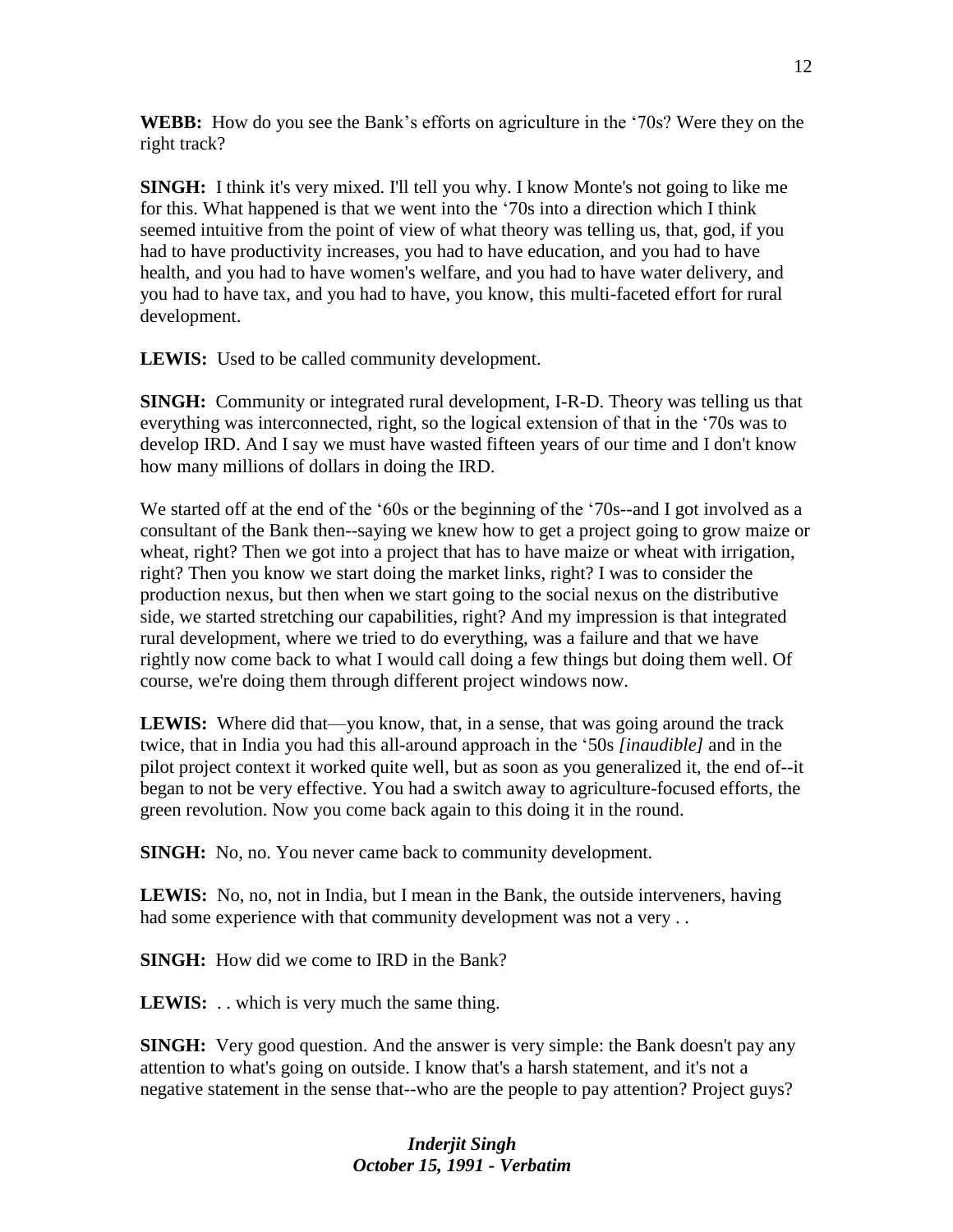I've now served in all parts of the Bank as a project officer and as a principal economist of projects. I am so busy trying to get things done, right? I'm not available for the debate.

At the time we were expanding; we were expanding into so many different fields so fast, right? Nor had we the history on community development. Remember, it took some years to absorb those lessons, right? What is happening right now is that rather than doing it through one agriculture department, right, we have specialized. After all, our social sector divisions are really part of the old community development, isn't it? Before the agriculture division was doing agriculture, irrigation, credit, marketing and so on, right, and health and water and all that stuff. Now you've got a social sector division that does population control with a specialized--so project side has become more specialized.

And, by the way, the same thing has happened in the governments that we are serving, Indonesia and India and so on. Their own government departments have become more specialized. So in some sense it is community development with much more specialized agencies and more specialized tools with each one doing what they do rather well, rather than trying to do it under one umbrella.

**LEWIS:** You mean it's the situation now.

**SINGH:** Today.

**LEWIS:** Integrated rural development was trying to do it all at once.

**SINGH:** Yes, was trying to do it all at once, you know, through one project, through one project. Today we would never do that.

**LEWIS:** The push for that within the Bank, was it? Was it *[Robert S.]* McNamara? Was it Monte Yudelman? Was it . . .

**SINGH:** I don't want to give names, but I think it was the central project staff under Monte Yudelman.

**WEBB:** How did it come out? The atmosphere here somehow suddenly gave birth . . .

**SINGH:** Well, you know, it was—it came out of the recognition that the production problem was only the first generation problem, right, that the distribution problems and the problems of rural welfare were second, third-generation problems and required a multi-faceted approach. I mean, it was literally if you wanted a field, you had to have the seed, you had to have the water, and you've got to have the credit and have the markets, but here, then, you know, in some cases, you know, you started saying, well, education relates so you had to have the education. So I think it came through a slow, slow recognition of the fact that development is a multi-faceted thing. It's not just production.

**LEWIS:** I've got a hypothesis which is that it's very connected with Africa, that you could go to a single track almost pro-agricultural production function project in India or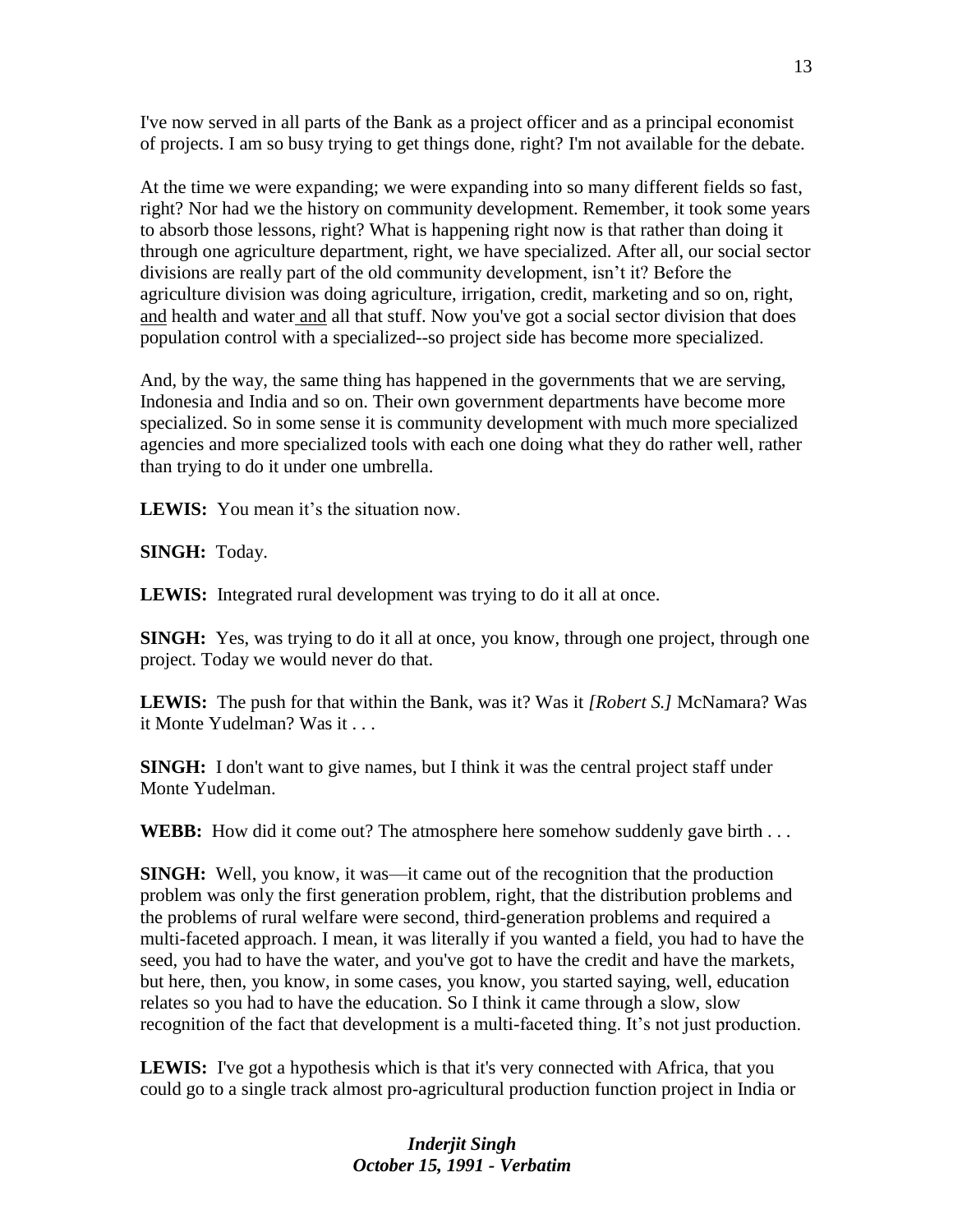Pakistan because you did have a kind of institutional infrastructure there already and some well-educated people. They go on a freshman-like push and hope to kind of pull other things along. But in Africa you start doing agriculture [both speaking at once] . .

**SINGH:** A tabula rasa.

**LEWIS:** . .and there's nothing else in place. You've got to sort of bring up your whole infrastructure in order to get on with this particular farm project, and that then got to be the style of doing everything . . .

**SINGH:** I would say IRD failed everywhere, but it failed miserably in Africa.

And, by the way, special production projects failed in Africa. I remember I was advisor to Willi Wapenhans on rural development in Africa, and we reviewed livestock projects which were the star performers, you know, in our project portfolio. And eight years later, god, they've all become these watering holes with all the grass weeded out and the water holes sunk out and all the cattle dependent on that, and our livestock projects had failed because we had failed to take into account that cattle were part of a larger socioeconomic system and weren't a feed-lot exercise, which is what these projects merged into, right? And the feed-lot livestock operation, you know, is the end of livestock development, not the beginning. So what we had really done was transfer Texas feed-lot livestock into Africa in a situation where cattle were a part of a larger socio-economic system.

So Africa has--I worked for four years in Africa, and I would say it was very hard work. It was work for which nobody got paid extra, for which you got diseases, and for which there was absolutely no reward whatsoever from either the bureaucracy or intellectually.

**LEWIS:** Were you a resident in Africa?

**SINGH:** I was an advisor on agricultural and rural development. I traveled constantly in East Africa, seventeen countries there, you know, so being in--and all the people were depressed because you couldn't get the best guys to come to work on Africa, and a lot of us argued you should be giving them an incentive, maybe a 25 percent higher salary for work in those hard areas. You got dengue fever, you got malaria, you had no one to work with. You had to collect the agricultural statistics, right? You had to collect all the government statistics. I mean, there was no fun! It was no fun working in Africa! I mean, working in India was intellectually challenging, hundreds of people to attract with community bureaucracies all over collecting statistics. You could hobnob in Delhi with, you know, with the best minds in the world. Africa was hard work.

**WEBB:** You're talking about late '70s or '80s?

**SINGH:** Late '70s and '80s into the '90s, Africa was hard work.

**WEBB:** But when you were there?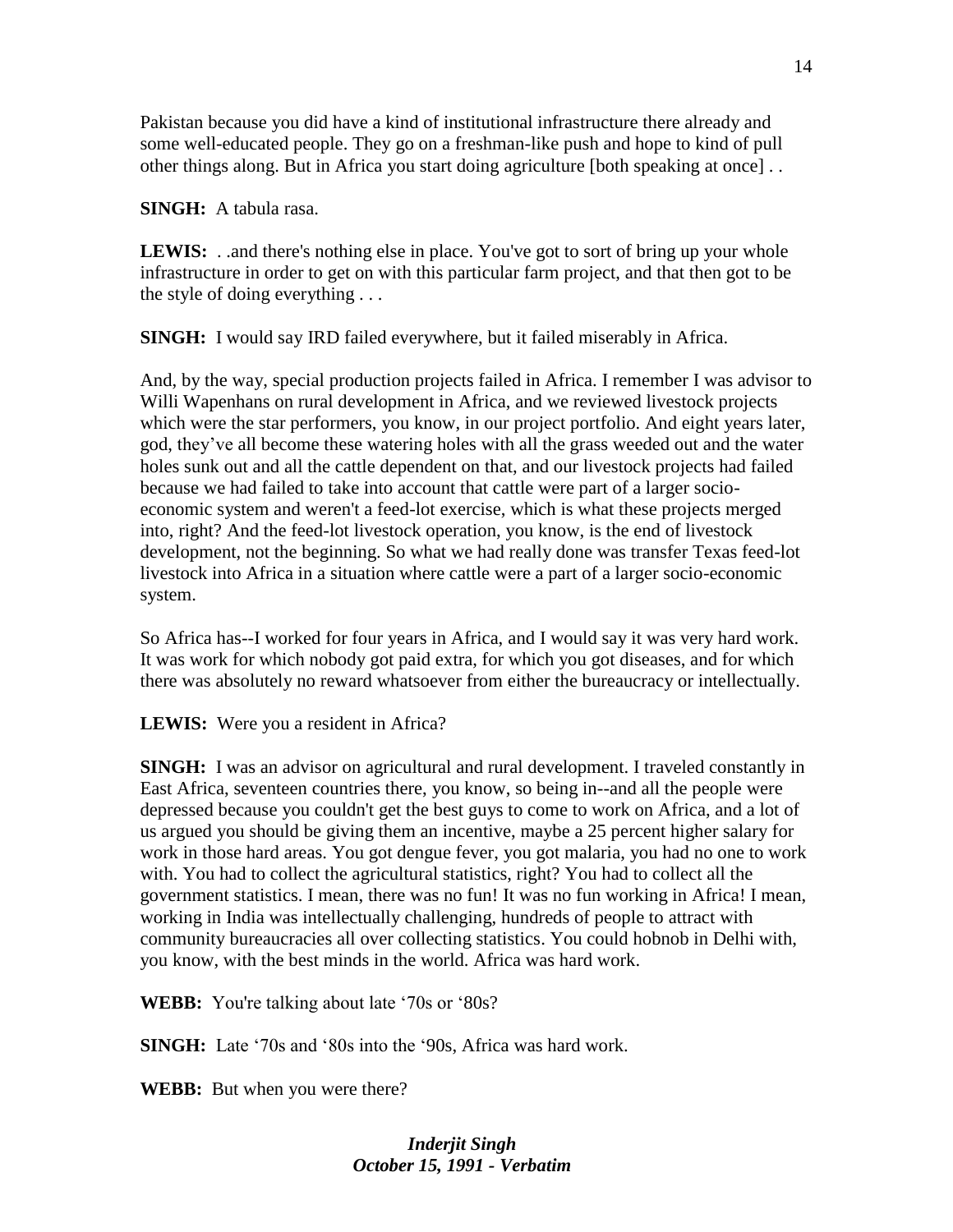**SINGH:** When I was there it was—I was in the early '80s,'79 to '83, but I—it was really hard work.

**WEBB:** I thought you had continued in agriculture because I had looked at the date on that book—' $90$ --so I assumed ...

**SINGH:** Well, there have been two or three other books in between which I've been involved in, but, no, this just got held up for a whole variety of reasons including our publications department broke up at one time. We had to have a new publications director, a new philosophy. This was a reviewed three times.

On Africa I think you should talk to more knowledgeable people, but my feeling is in Africa the Bank did all the wrong things at the wrong time.

LEWIS: You think Uma Lele's critique is pretty . . .

**SINGH:** I'd go along with Uma on a lot of things. And I think we talked institutional development, we talked education, we talked about the prerequisites for development, right, but we never put our money where our mouth was. And I have now been out of touch with Africa for a decade--eight years now since I last worked there--but I would still argue that we have not put our money where our mouth is. And what we've done is ameliorative measures because after the '78—after the oil crisis we let six years almost ride by without knowing that the macro difficulties were mounting, right? And by '78 the debt crisis was so large in relative terms, right--'78 to '88 has been nothing but backpeddling on Africa because the macro stone weighs so heavily on everything else, unless you remove this dark cloud, no sunshine can come on Africa.

And I remember I led a mission to Sudan in 1982, and we left here, Washington, with the best information we had of outstanding debt at one billion. By the time our mission finished in Khartoum it was four billion. I mean, that's how bad our information was on what was happening. Of course, the governments didn't have this information either, okay? So since then, of course, now loan debt is eight billion, nine billion for Sudan.

These countries can't get out from under their debt, and all this *[James A. III]* Baker Plan and stuff was--I have a very harsh critique for the Bank because the Bank served as a prostitute for the American Treasury policy of transferring private debt into public debt. IMF *[International Monetary Fund]* and Bank for the past twelve years have done nothing on the macro debt issue except transfer the debt which was due to private banks, right, slowly but surely--yes, with some write-offs, right--slowly to a public debt of individual governments and of the international agencies. And that in turn the net outflows—I mean, if you look at the macro situation and not the project-related advice and development in sum which, by the way, people neglect. I mean, I may give you a million dollars which you pay back to me, but if that billion dollars is in a project which I'm really helping you set up, right, I mean that's a net on top of all the other welfare. But I mean the net flow of funds from our agencies have been nothing; I mean, we've just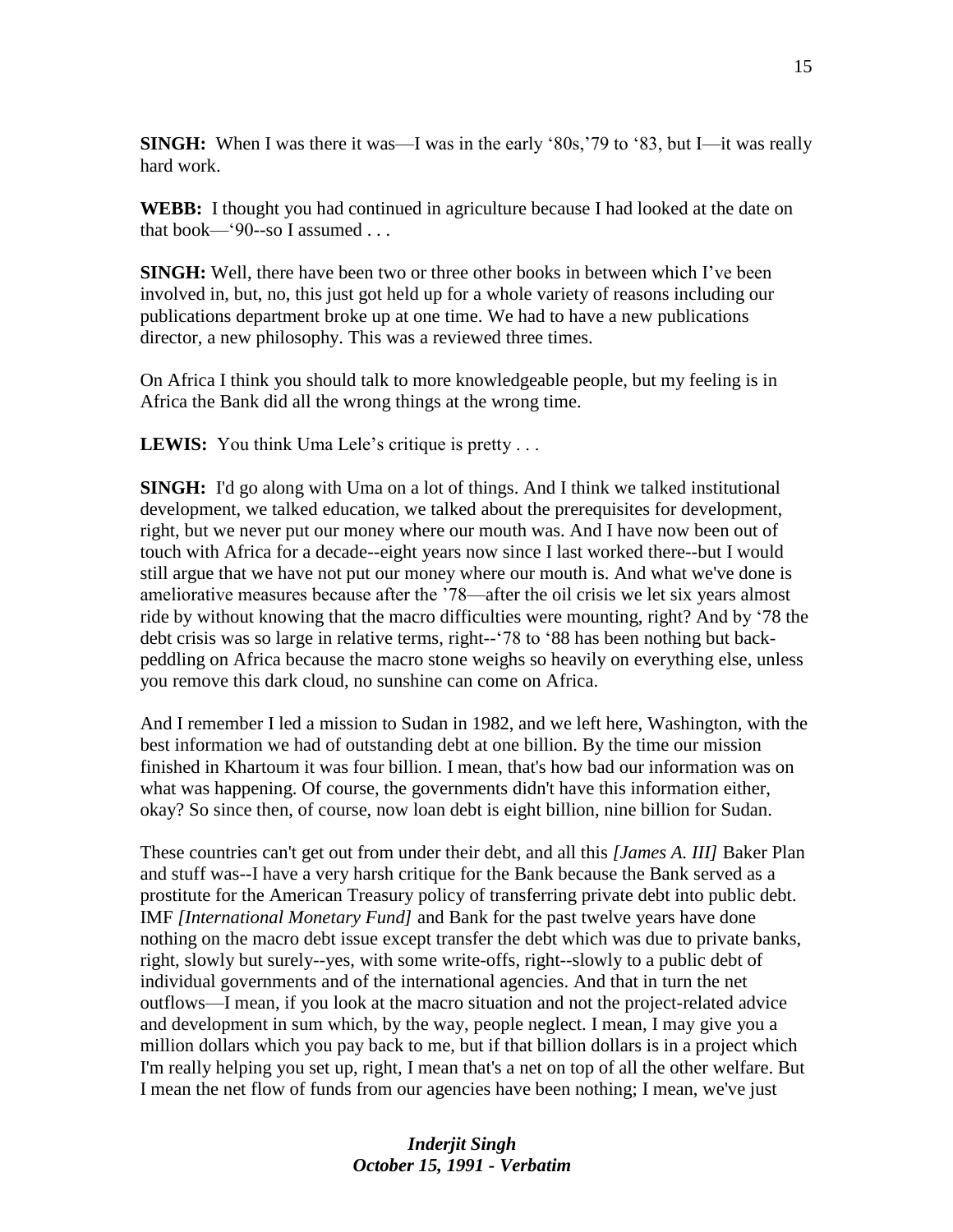been replacing. It's been negative outflow, and we've just replacing the debt of all the commercial American and European banks and some Japanese banks with our debt. That's all there is to it.

And the Africans--on debt we have done the wrong things. On institution development we haven't done anything. And thank--this is not our mistake because the governments have been the largest governments in the world. I mean, these have been butchering, looting elites. I mean, let's face it, okay? We shouldn't have been giving--if we used to this criteria which we're using for lending to Poland or what we're saying Russia ought to do, right, you think we'd have given money to Mobutu Sese Seko? I mean, come on. This guy is, you know, just way out on the line of what we now would consider, you know, rational reform and rational governance, which is another way of saying that the Bank is now talking political conditionality.

**KAPUR:** At that time do you remember any debates on this issue?

**SINGH:** No, this is a very subtle institution. Look here, we are giving 60 million dollars to Russia for technical assistance which isn't even a member. We haven't given a penny of technical assistance to Vietnam for the past twenty years which has been a standing member with good credit and needs the money badly. Why? They lost to the Americans. It's the only reason. Give me one reason why we are not giving money to Nicaragua in the years we did or to Cuba and so on. They were good standing members. There is a real concern that these issues were never brought out. Of course, when the China Tiananmen issue occurred, it came to the fore, but again there it was finessed.

I think we're entering a very new era in the Bank's history, actually, because we've gone from pure project lending to project plus policy because the projects were all going dead because the policy environment was lousy. So the conditionality had to come in, okay? But now we're finding the policies are lousy because governments are lousy, okay? And guess who pays the piper? It's the governments. And by the way, the lousiest of governments as far as economic policy goes, one of the lousiest economic policymakers in the world is the U.S. government, and where is it lecturing anyone, right? So I mean, we're in a real tenuous situation about how far we can go along the spectrum. I mean, here's a government that argues about all sorts of, you know, laissez-faire economics and this and that and yet kills with one hand what it wants to give with the other. So it's a really tender, difficult historical period we're ending and going into.

**LEWIS:** You say you think it's going to new phase, a new era now? Of what character?

**SINGH:** Maybe, in I have my personal opinion. I'm very pleased. I mean I would have been very pleased if we'd given no money to butchers long ago, but then it's not my institution. If you just figured it out, I'm a loud mouth, and I've been saying in this institution for a long time--but you know there are these grey areas on how you do this because, if you were to cease to bring governance into the issue, all our member governments would be in the docket sooner or later. And I think they ought to be in the docket because their projects won't work. Our projects won't work because the policies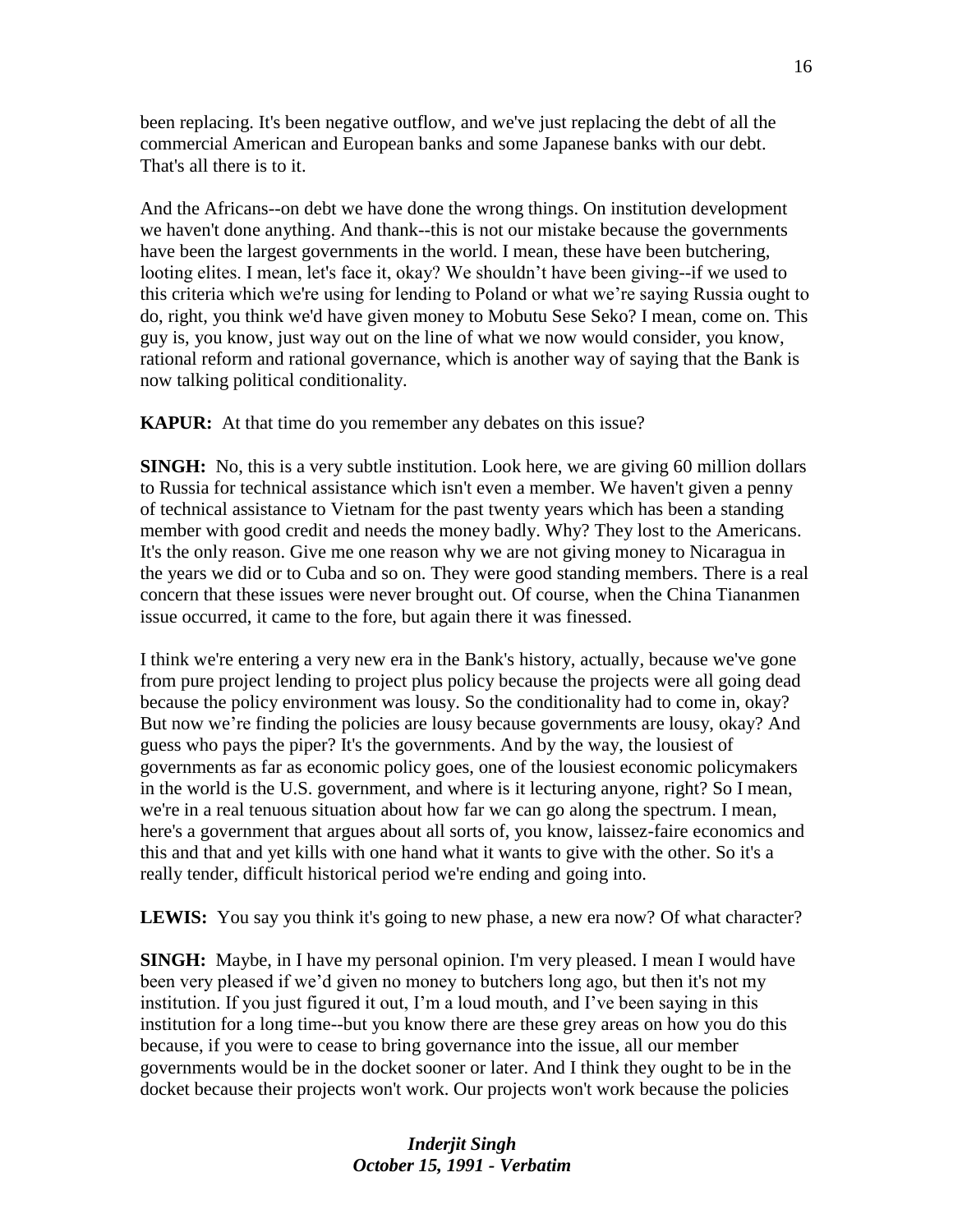won't work. Our policies won't work because governments are not working, okay? So I think it's . .

## *[End Tape 1, Side A] [Begin Tape 1, Side B]*

**SINGH:** . . there were money issues hiding away. There was a guy in the government of Bangladesh which needs the money. Sixty percent of that is just going to be wasted; forty percent will be used for some good, and our job is to keep transferring from this old lady's pocket, right, through these World Bank bonds, and someday these guys aren't going to be able to pay us back—which is already happening--but then somebody will pick up the tab. That's a cynical view, right?

The other view is no, no one knows the answers. We're laying the answers in real life on the game. We are making the rules in the middle of the 50-yard line, okay, and a lot of what we learn, we learn with a massive lag, and it's easier to be outside the institution and criticize than to be in the institution and find answers because I can--for everyone who has been given a project job here I can find ten critics. And I bring one of them in here, right, and they turn out totally useless because it's easier to criticize than to actually develop a project or a program of work, right? So I think it's an institution that's doing a yeoman job under very difficult conditions.

And the conditions are going to become more and more difficult because now we are into things we never imagined we would be into. We're into development projects; we're into structural adjustment; we're into global poverty; we're into women in development and the gender gap; we're into environment; we're into the debt problem; we're into social transformation. I mean, there isn't a leaf that stirs on any oak tree which has the word "development" written on it that we're not culpable or liable somehow. So we are truly a global agency with all its--and I think we are entering a very, very difficult era, I personally think. It's very challenging. You've been longer in development than I have. I grew up on your books, so you know that I think the Bank has now really chewed off an enormous amount.

**LEWIS:** More than it can digest?

**SINGH:** Digest and deliver, Professor Lewis. You know that, and we're going to be criticized all the time for whatever we do.

**LEWIS:** How would you cut back to a more feasible agenda for this institution?

**SINGH:** We can have a big debate, I think, on which would be the feasible, desirable cutbacks, but I think the political economy of it makes it impossible because what we have is the globalization of these issues, right? And by default, turning of these issues from bilateral aid and effort agencies into multilateral agencies, both on the default side of the debt as well as the responsibility for getting development going. I think this is happening in politics, too, with the United Nations getting involved. So you can ask me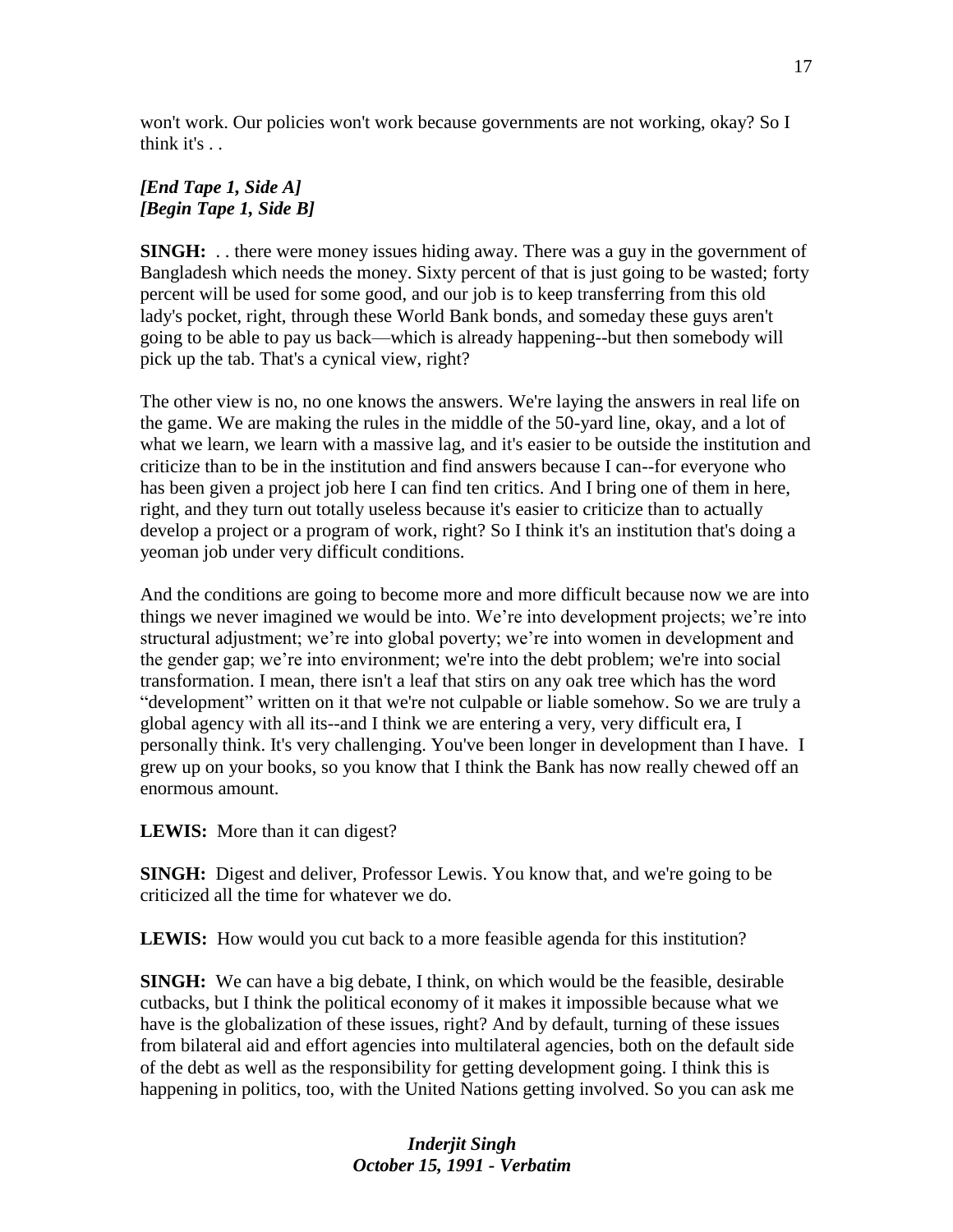that question, and I can try to give you an answer, but I think the reality is that tomorrow if another issue comes up—you know, CFCs or the ozone layer, you know—sooner or later they're going to dump it on the Bank. GATT *[General Agreement on Tariffs and Trade]* is in the Bank, trade is in the Bank, intellectual property's in the Bank. I mean . . .

**LEWIS:** Let's suppose that these things do get dumped on the Bank and posit that the Bank is the most competent, for all of its flaws, multilateral institution. It has the weightiest--do you see any--and we also, I think, can agree with you that the, particularly the largest donor, the intrusion of the U.S. has been pretty damned counterproductive for the past . .

**SINGH:** I'd say for the past ten years.

**LEWIS:** . . ten years or so, yeah. Now, do you see any glimmer of a possibility that this institution may kind of get, loosen its dependence to the U.S. and the other shareholders and begin to sort of sort out some of these issues almost like a multilateral, super governmental bureaucracy?

**SINGH:** No, I don't see it. You know, my problem with that is the following: egregious as the U.S. pressure has been on the institution, and especially egregious in the last ten years, I cannot believe that any other coalition of owners--as I would call them--would have been any less. As a matter of fact, they would have been far worse. If the Latins owned us, you know, this would be a pretty miserable place. If the Europeans owned us- and you can go see the EBRD *[European Bank for Reconstruction and Development]*, right? The EBRD won't even get off the ground; that's my opinion. If the Arabs owned us, God forbid--and don't quote me. If the Indians owned us, you know, this place with Indians would just die. So what I'm really saying is whatever coalition of owners you may postulate, right, by and large American interference and guidance of these institutions has, I think, been on the whole a positive event, that given the control and power they had, they have not misused it more than they have, that any other coalition of owners would have misused it even worse.

What we need to go is to go back to the pre-*[Ronald W.]* Reagan era. And I think there is some recognition in the Treasury that this has been counterproductive, and here's an institution that it could destroy if it kept on going that way. And I think the Treasury has rightly pulled back. And it knows there's no substitute.

**LEWIS:** I think you're right.

**KAPUR:** How do you see the coalition of Germans and Japanese?

**SINGH:** There's no such coalition as the Germans and Japanese. You are very naive about international affairs.

**KAPUR:** Or at least the Japanese owners.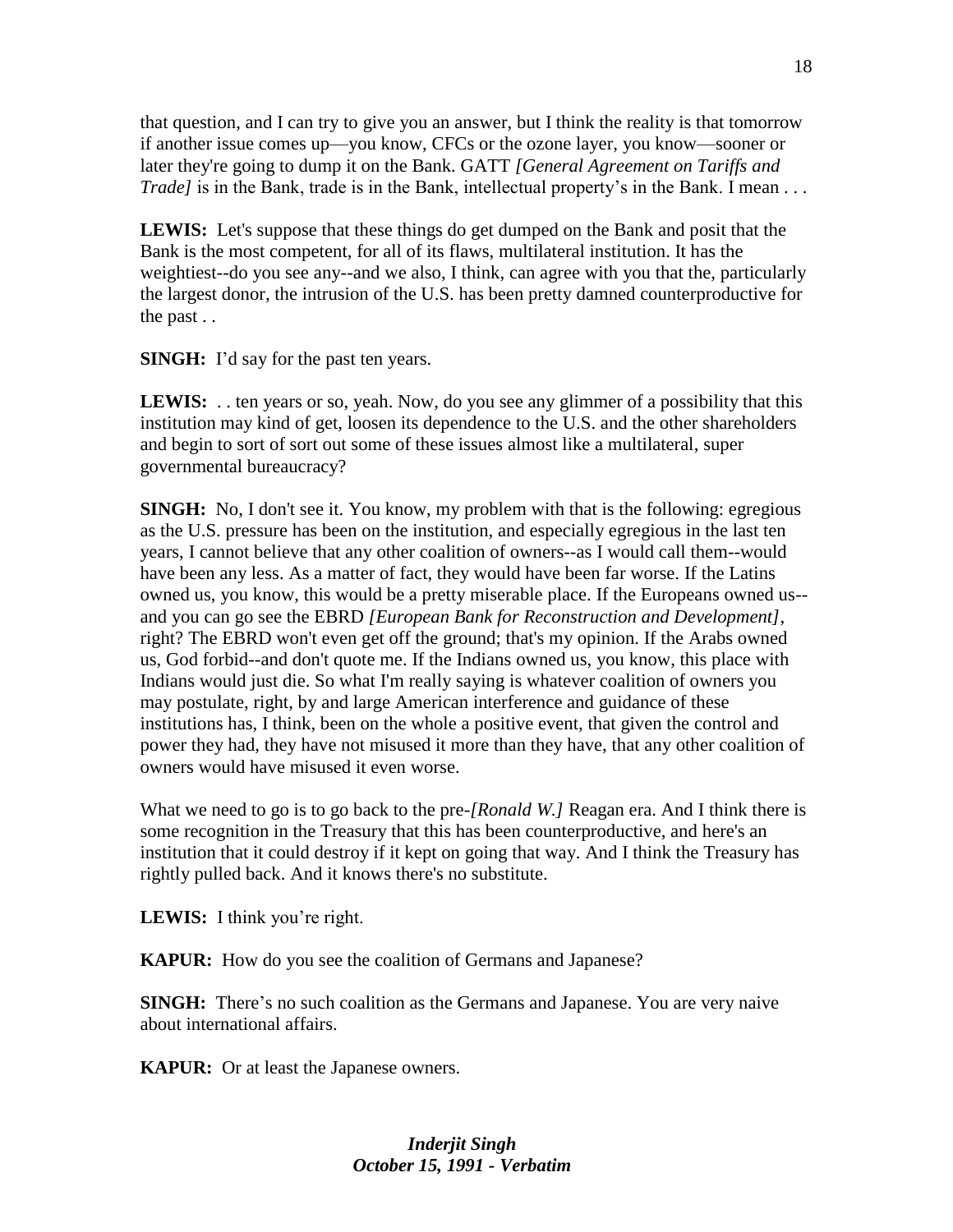**SINGH:** Go to the Asian Development Bank. Don't talk to me.

LEWIS: They're going to go visit.

**SINGH:** The Japanese are--have not yet, for a variety of reasons, got their international act together. If you look at the total amount of expertise and quote unquote "universal idealism" among the Japanese, it's a very, very new thing. It certainly does not reside in MITI *[Ministry of International Trade and Industry]* or the foreign ministry or anything like that. Even today the bonanza we get in terms of Japanese grant facilities and so on is very highly selective and highly motivated with regard to Japanese interests. I mean, the Americans have done nothing compared to the Japanese self-interest in a lot of this stuff. I'm not saying this may not change; the Japanese themselves have been transforming their society. For the first time they're coming into an international role. But if you ask me how would it have been had the Japanese controlled, the answer is far worse.

As a matter of fact, the only thing that saves international institutions is that fact that these guys balance each other out. They know they can't get away with terribly egregious stuff, including the Americans. I mean, if you look at, you know, the Asian Development Bank vis-a-vis the World Bank and so on, by and large—or the IMF--by and large IMF and World Bank have been fairly professional, I mean, given the impossibility of the job, given the fact that anyone can dump on the thing, and it's harder to do than to critique, and given the fact that we haven't had very good leadership, actually, since Mr. McNamara. We've had political leadership, right? Given these constraints, I think as an institution we've come out reasonably strong and reasonably well behaved, but that may be just an insider's view.

**LEWIS:** *[inaudible]* view. I'm going to have to start . .

**WEBB:** You've given us a lot to digest.

**LEWIS:** Yes, and we have to . .

**SINGH:** Whoa!

**LEWIS:** . . come back for another shot here.

**SINGH:** Actually if we have time I'd really like to talk about my favorite subject right now, what's happening on our industrial policies because I think there--I had it in my system, right? I got it out, okay. I mean, I got a lot of stuff out on agriculture, you know. But it's true that the next stage really is, you know, China, India, Mexico, Brazil, and Nigeria as industrial powers, and you know how the Bank would be acting to make it possible to be so, and the conflict of interest is going to have with our stockholders on this becomes possible, and the new emerging coalitions that are going to come out of, you know, the new world order, economic world order, in which different people have very different perceptions of what works in terms of industrial development.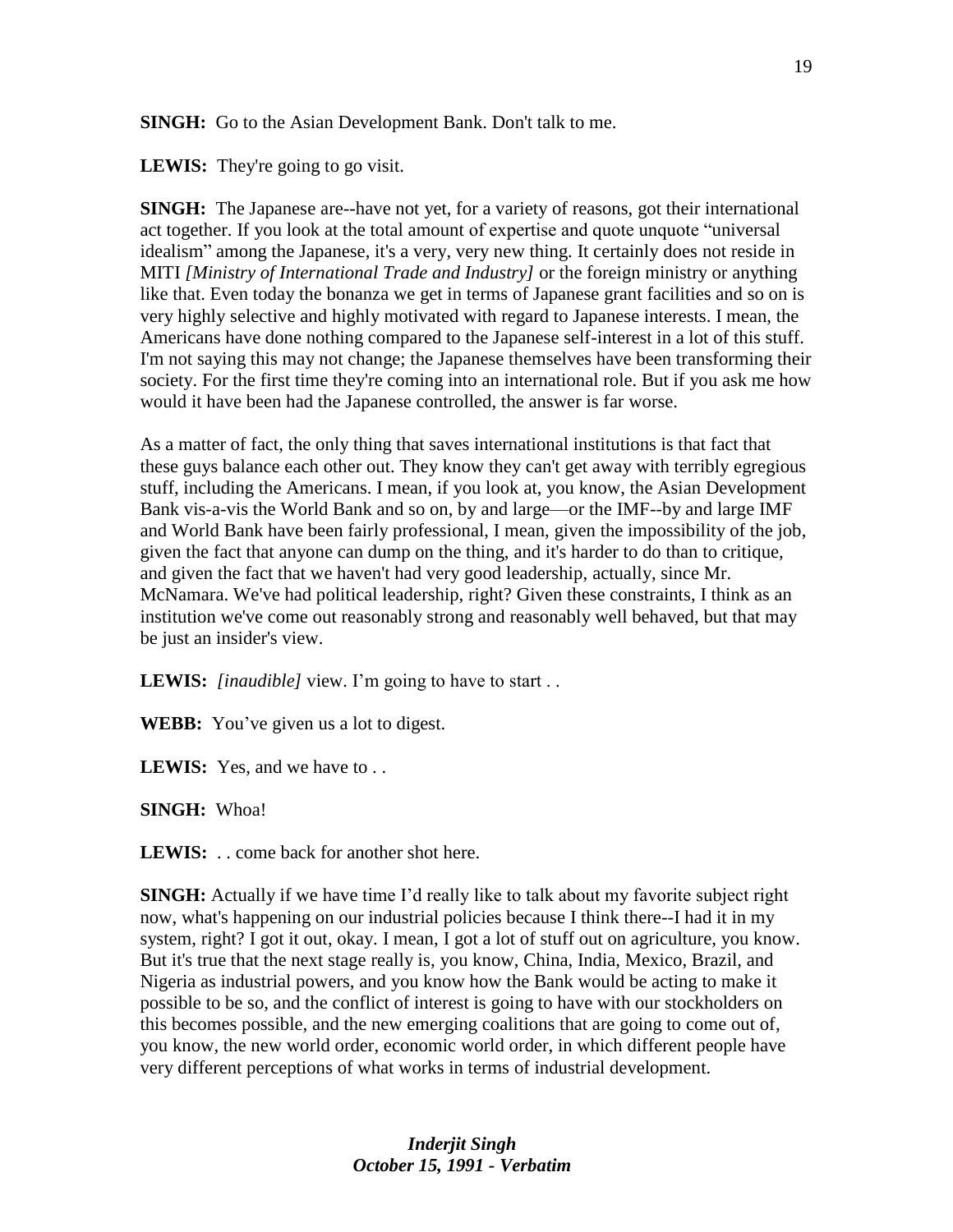**LEWIS:** We'd like to come back and talk about that.

**KAPUR:** *[inaudible]* in the Bank as a major *[inaudible]* abolished the industry divisions within the countries.

**SINGH:** Yes, and *[inaudible]* are coming. Is the Bank suddenly saying that we ought not to be lending to Indian industry? Geez. I mean, the whole thing is mind-boggling. And we lend a billion dollars to China for industry? Is that because China's industry is more free than Indian industry? You know the whole logic of the thing just is mindboggling sometimes.

**KAPUR:** They've stopped lending on fertilizers.

**LEWIS:** To India?

**KAPUR:** Yeah. That's the one thing which *[inaudible]* 

**SINGH:** Well, there are other areas. For example, we stopped lending in steel some time ago. Why? Because they had excess steel capacity. And we said, "Where is this excess steel capacity?" I mean, China needs 20 million tons of steel. Can you imagine a major industrial power of a billion people not having its own steel capacity? I mean these guys are mind-bogglingly idiotic, right, on the policies of the Bank. Why can't we have palm seeds? It helps the U.S. palm oil interests. I mean what sort of nonsense is this?

**KAPUR:** But that's going to get worse.

**SINGH:** And you know what is the dynamic comparative advantage? The dynamic comparative advantage definitely tells me that India and China could be efficient steel producers if they get their act together. Don't tell me that you should have no steel in China and India. I mean, you can't have half the world—half the world!--not producing steel at the nascent stage of industrialization! And these aren't service computer economies, you know, that need, you know, silicon chips. The whole industrial philosophy of this institution is as bad in the '90s as the agricultural philosophy was in the '70s--total neglect of poverty, total neglect of the farm sector was. So I've been through that revolution, thank god, for better of worse. Here comes this next.

**KAPUR:** It could be the [both speaking at once]

**SINGH:** Bunch of guys here, and you got all laissez-faire stuff, you know. As if the U.S. is laissez-faire, right? And suddenly going from one wild swing to another and from one utopia, Marxism, you know, including the utopia we suffer from in India, right? One utopia leads almost immediately to the other utopia. You don't need regulation; you don't need anything. You need all tax down to zero. I mean, you know, in one week! Industry will adjust willy-nilly; everything will be fine. While they're saying it a 40 percent decline in production, 50 percent decline in--I mean, you hadn't anything like this in the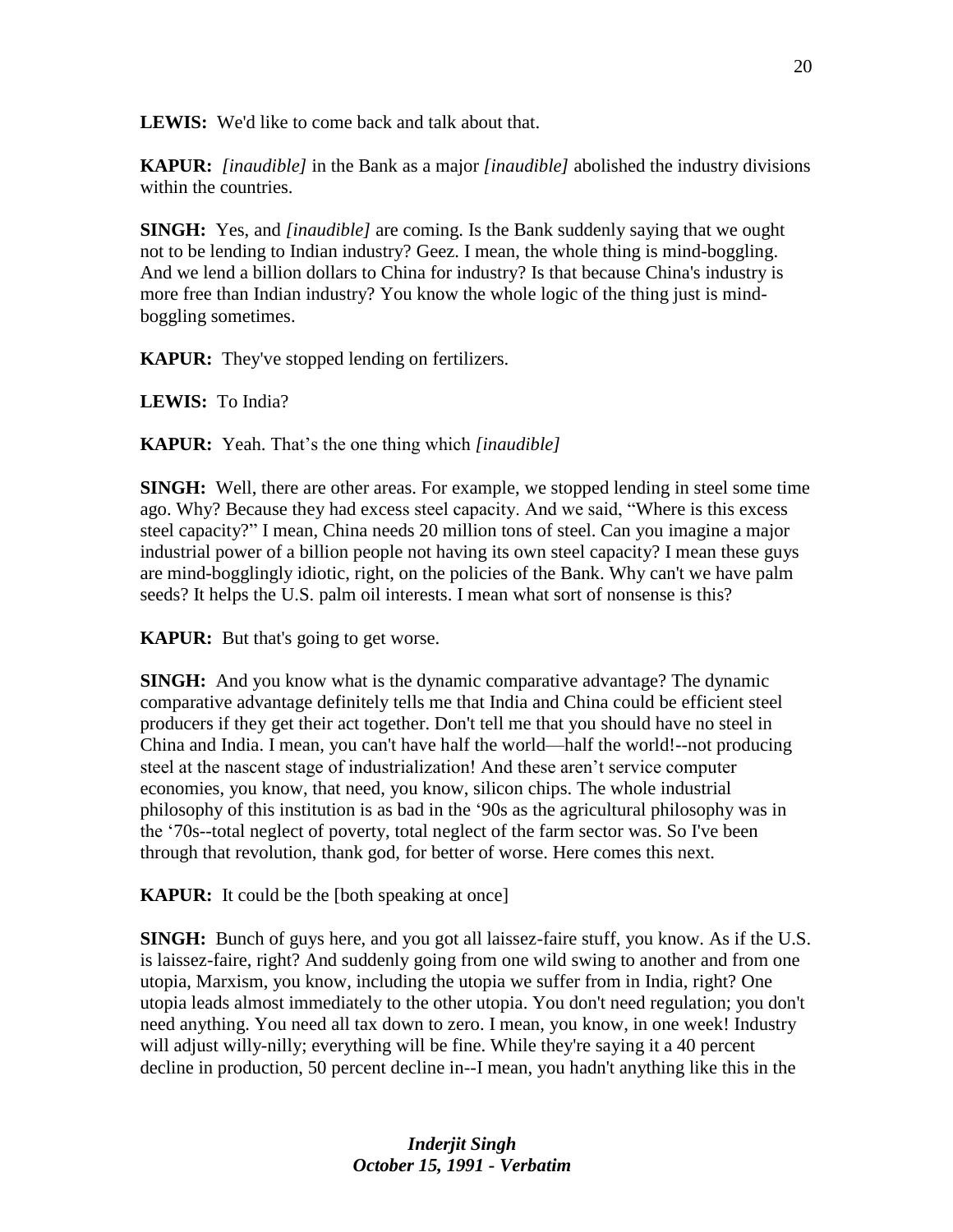great depression. You have to go in the history books just to see when we last saw industrial production decline by, you know, 27 percent in one year.

**LEWIS:** Where is that?

**SINGH:** Poland. Thirty-seven percent in Russia; they're just coming out of it.

**KAPUR:** Jeff *[Jeffrey]* Sachs *[inaudible]* 

**SINGH:** No, so all I'm saying is going from one utopia to another, you know. And this debate on what makes industrial development work, you know, I mean, this still has to be joined globally.

**KAPUR:** How did you see the *[inaudible]* study on the Bank's industrial lending to India, Korea, and Indonesia?

**SINGH:** Yeah, I have participated very closely. Sanjaya *[Lall]* is a very close friend of mine. We have been talking late on the telephone into nights over beer for the past three years or so. That's one of my—I was one of the guys who encouraged them to undertake that, and I wrote the first initiating brief on the paper I wrote on India when I first came to that division on industry on what I thought was wrong with Indian policies eight years ago in which this sort of review was one of the studies I suggested. So I know that very intimately.

**KAPUR:** I was wondering if at some time you could have a look if you have some of that material in your files.

**SINGH:** I've got a signed copy somewhere. I have seen all drafts of that since it first started.

**KAPUR:** We have that, but we are more interested in the sort of memos and some of the discussions.

**SINGH:** That I have not.

**KAPUR:** He sent me some of that.

**SINGH:** The reason is I have been interacting with Sanjaya as a friend. We're very close friends for a very, very long time. So—and I know *[inaudible]* also.

By the way, a lot of this stuff didn't come in a memo. You put in a memo only something that you don't want to raise waves about. If you want to change opinion in the Bank, in the institution, you never put, you never put in a memo--something that took me eight years to learn. You first find out who are the important guys who are on the other side of the issue, argue with them, you slowly argue with them, slip them with all the evidence, send them articles, you send them notes, you send them this, you call them, you say,